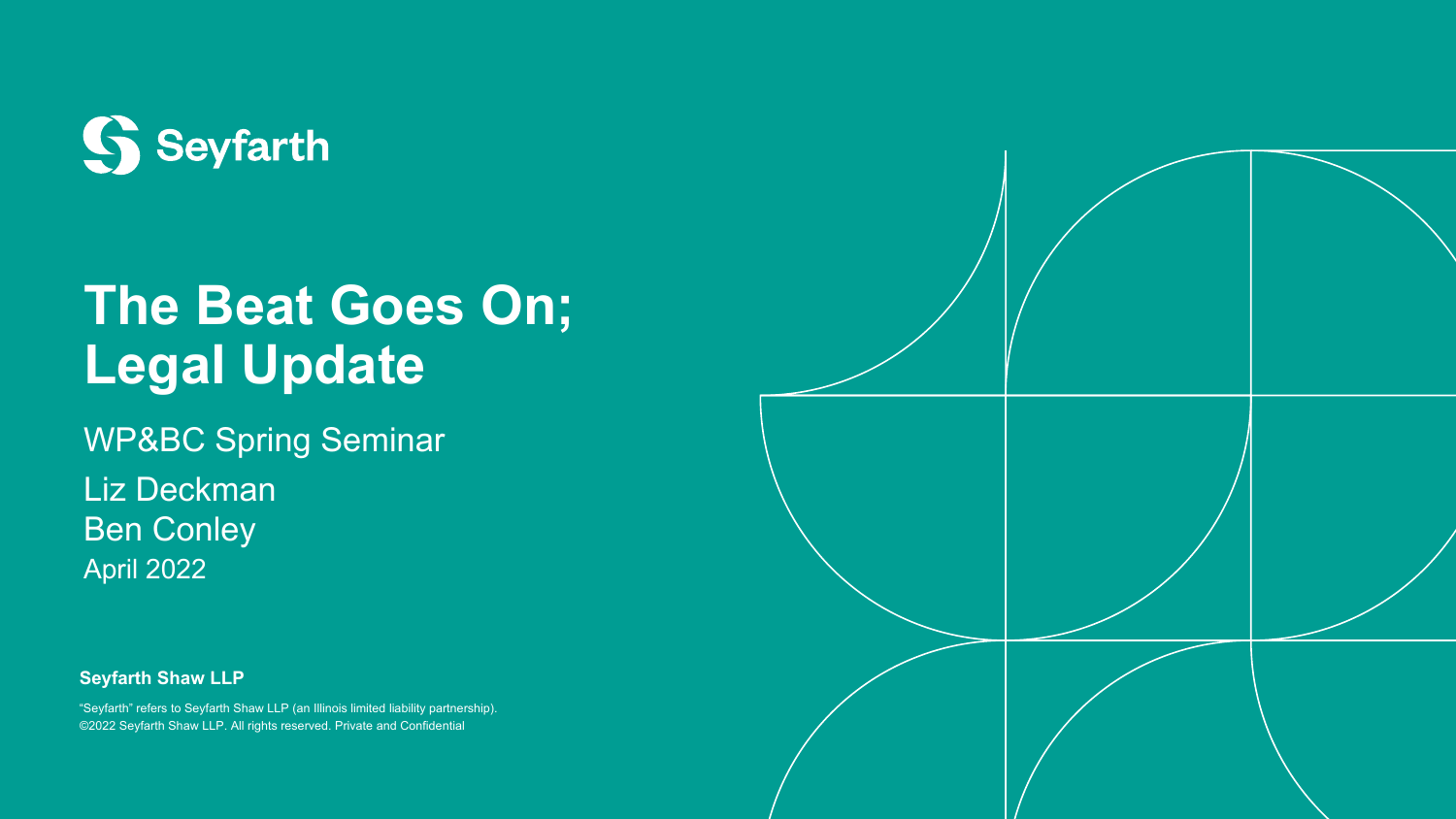### **Drums keeping pounding a rhythm to the brain**

- Health and Welfare Plan Topics
	- NSA and Telehealth Updates
	- MPHAEA
	- Unwinding COVID Protections
	- Welfare Plan Compensation Disclosure **Guidelines**
	- COBRA Class Action Litigation



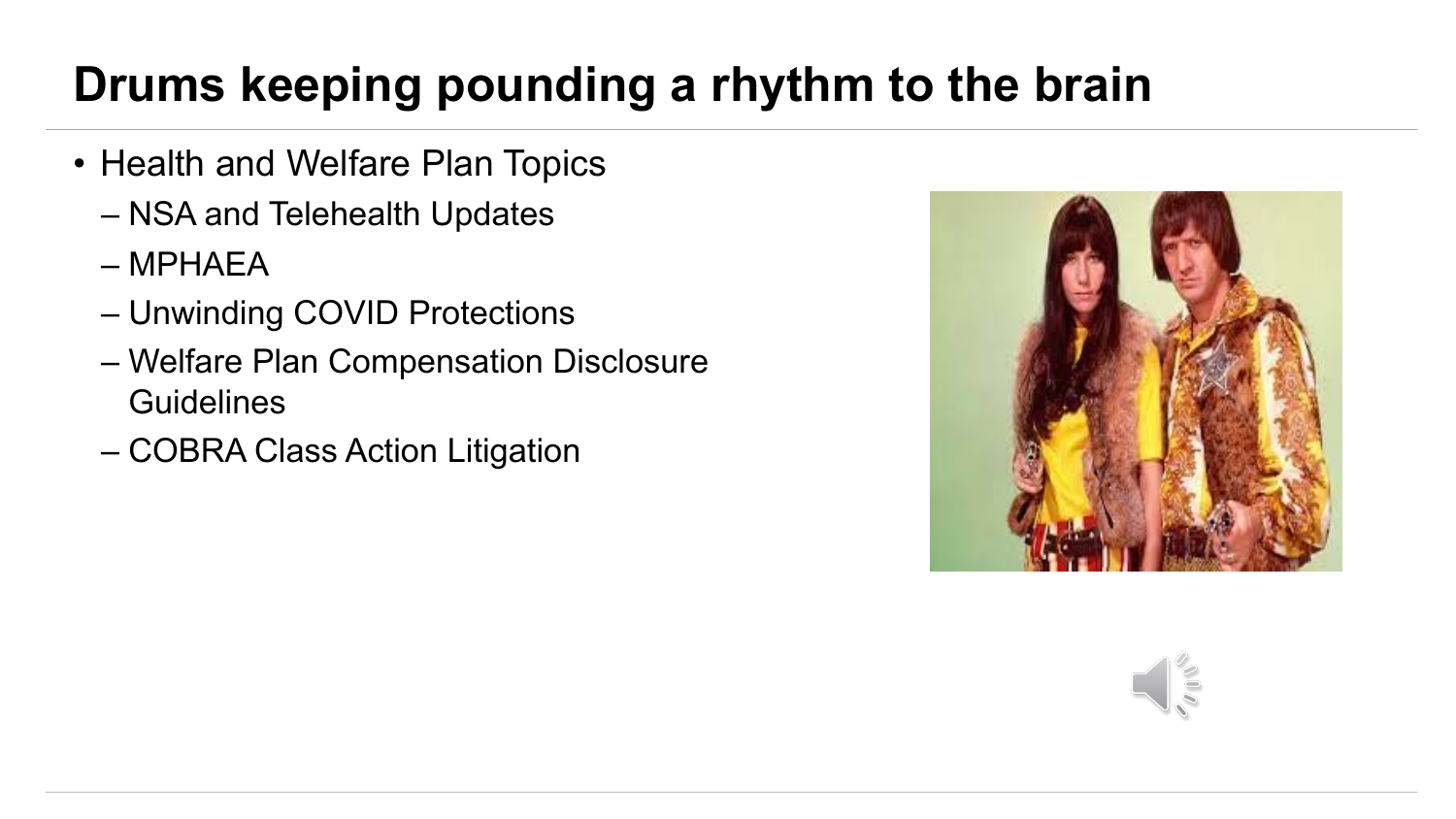### **La de da de de, la de da de da**

- Retirement Plan and Fiduciary Topics
	- Secure Act I
	- Secure Act II
	- DOL Cybersecurity Guidance
	- Plan Fiduciary Case Hughes et al. v. Northwestern
	- Cryptocurrency in Retirement Plans
	- DOL Proposed Regulation on ESG

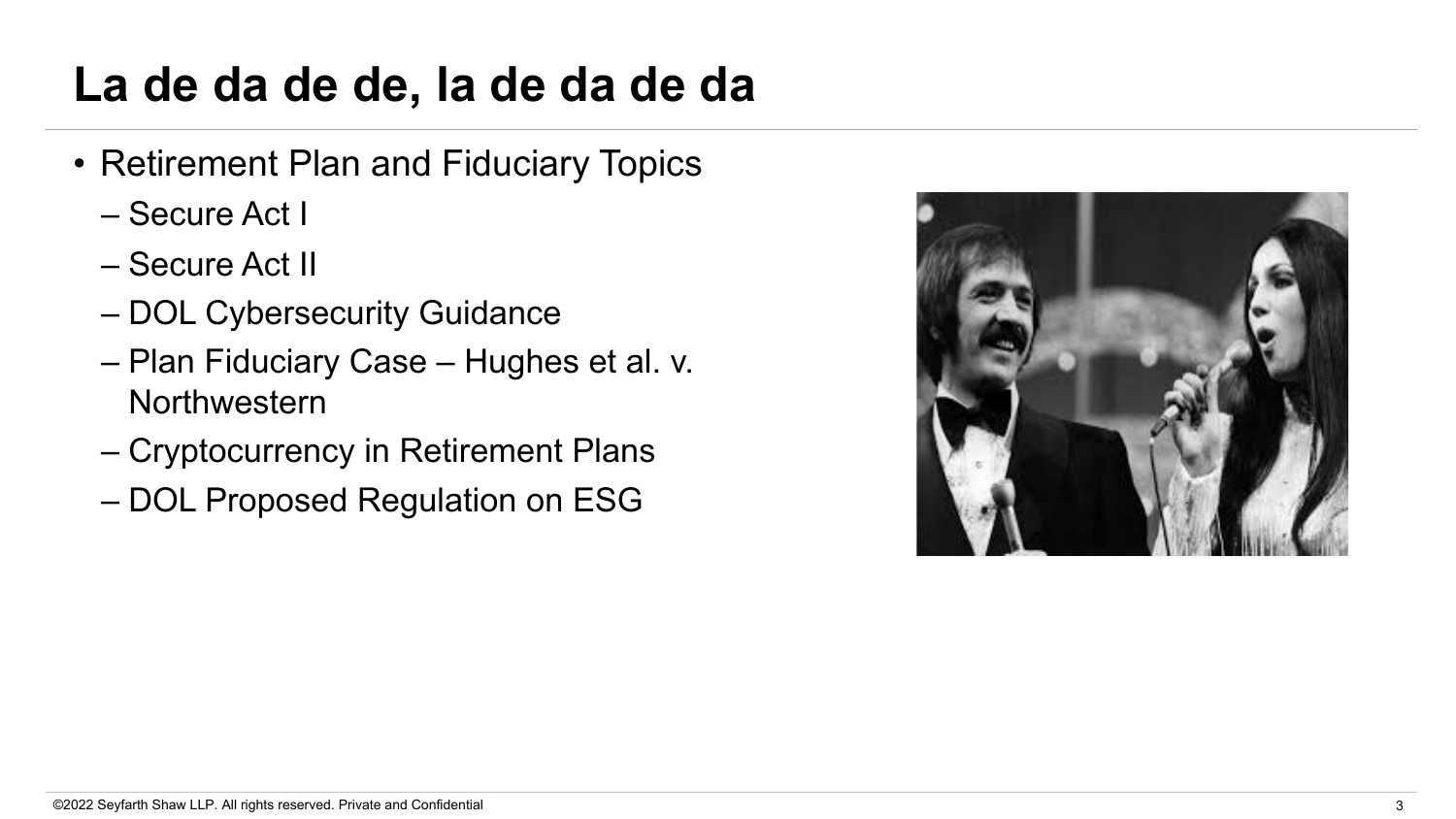# **NSA & Telehealth Updates**

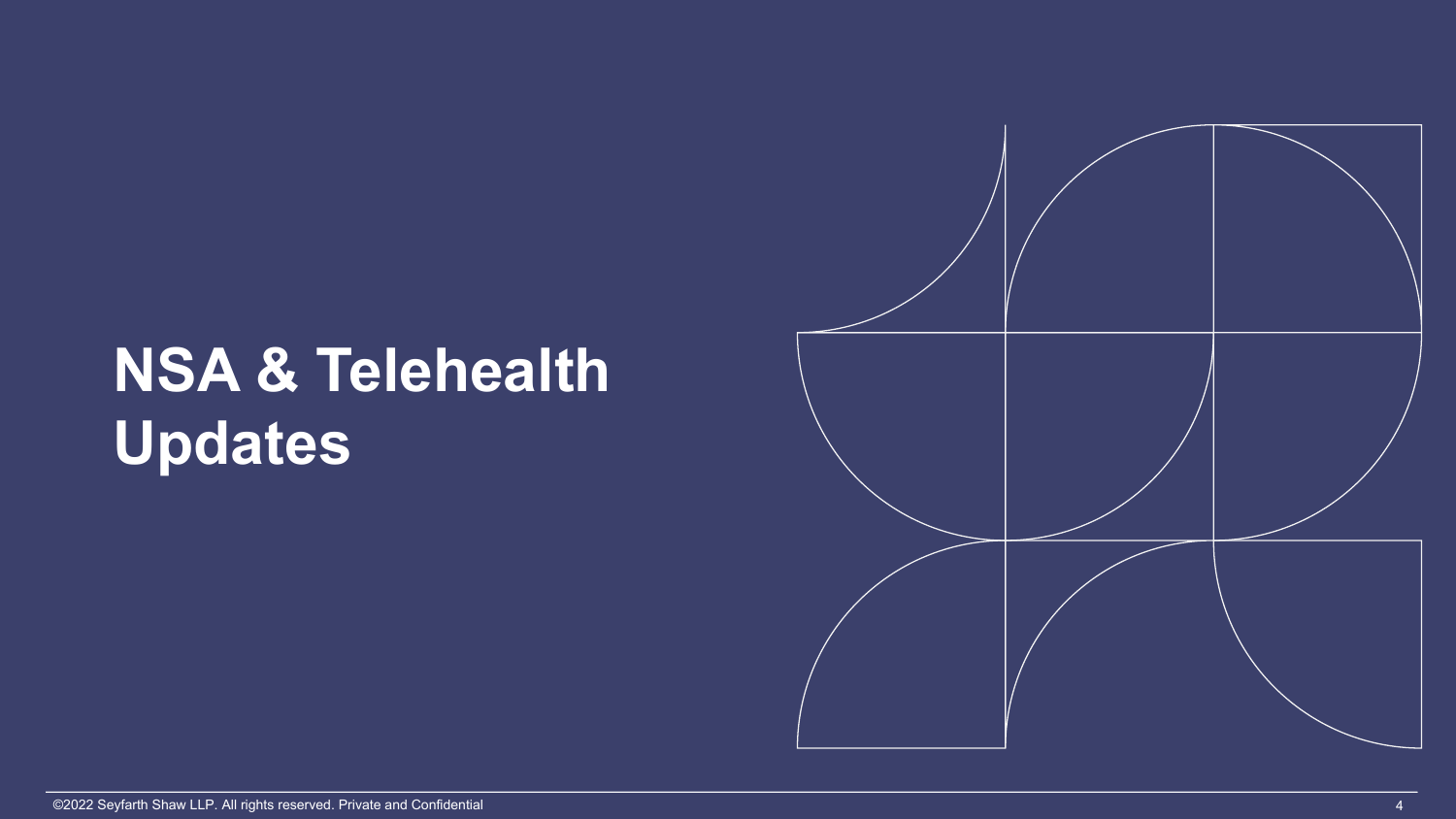### **No Surprises Act Updates**

- What Services are Impacted?
	- Emergency Services
	- In-network Services by Non-Network Providers
	- Air Ambulance
- What's New?
	- Independent Dispute Resolution process
	- Net result: Worse for plan sponsors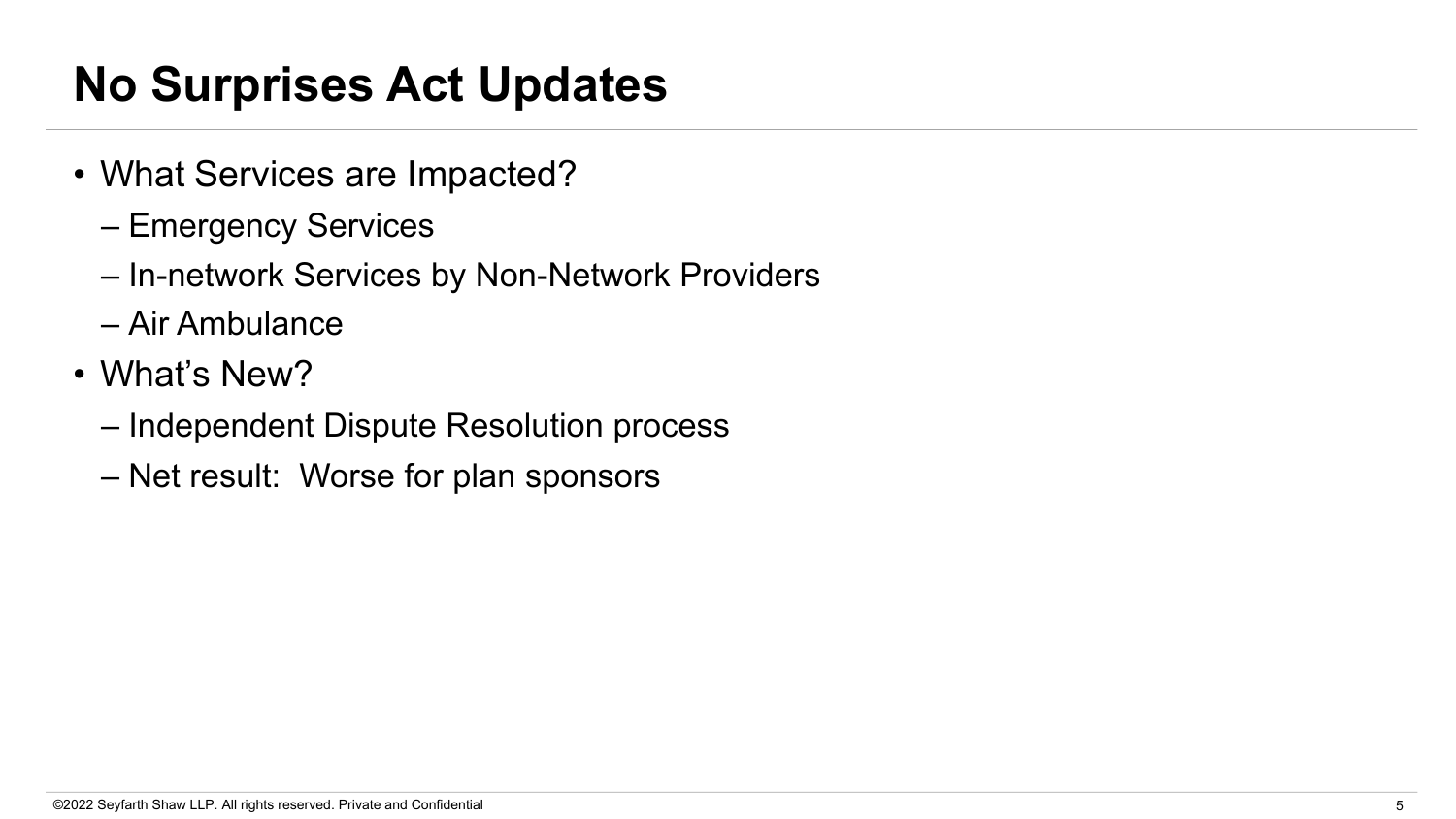### **Telehealth Updates**

- Current Law
	- DOL: Telehealth is major medical coverage
	- IRS: If provided at "no cost" pre-deductible, impacts HSA eligibility
- What's New?
	- Congressional budget bill allows no-cost telehealth pre-deductible
	- Problem? Only takes effect 4/1/2022
	- Will IRS offer retro-fix?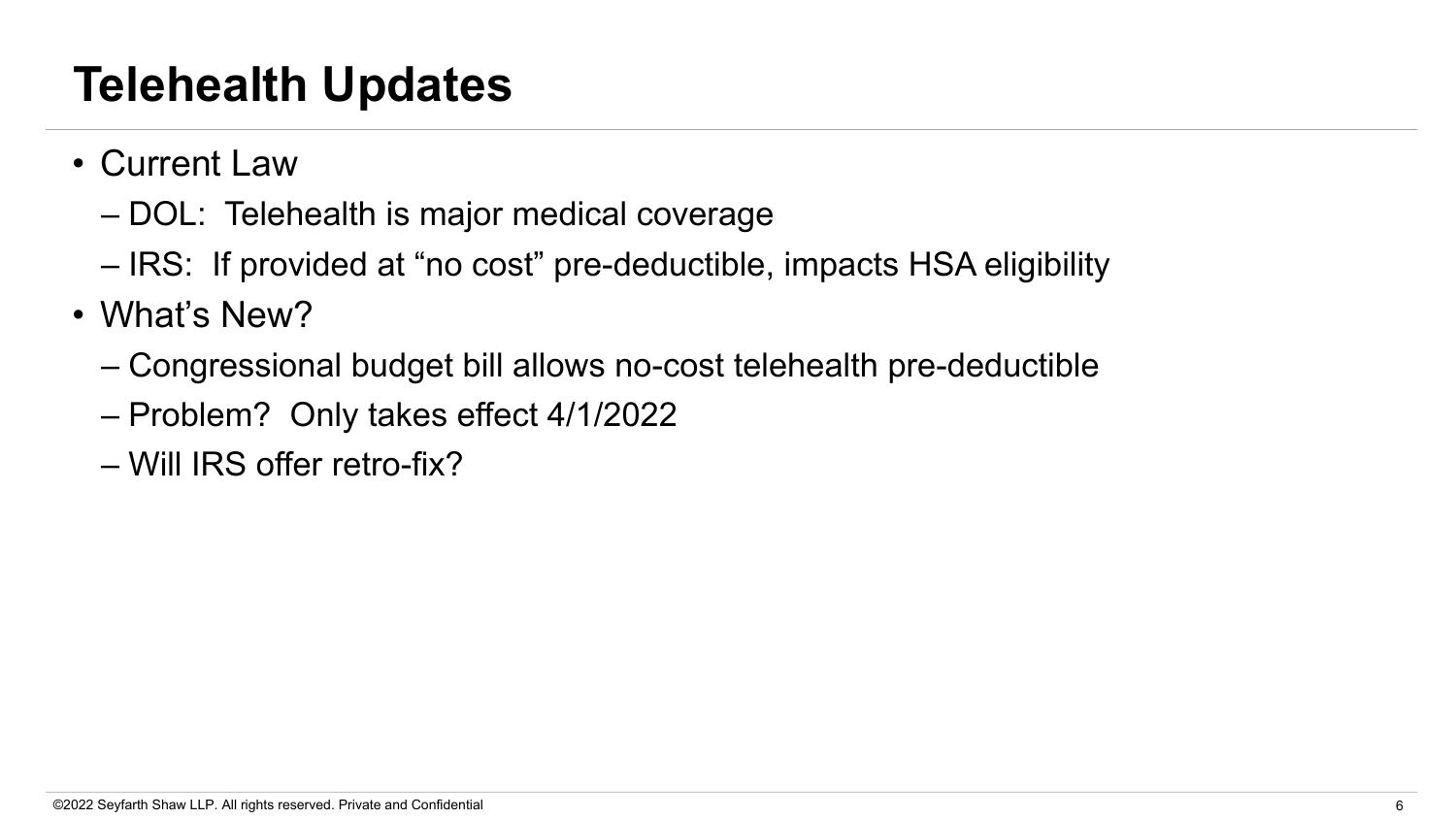# **MHPAEA**

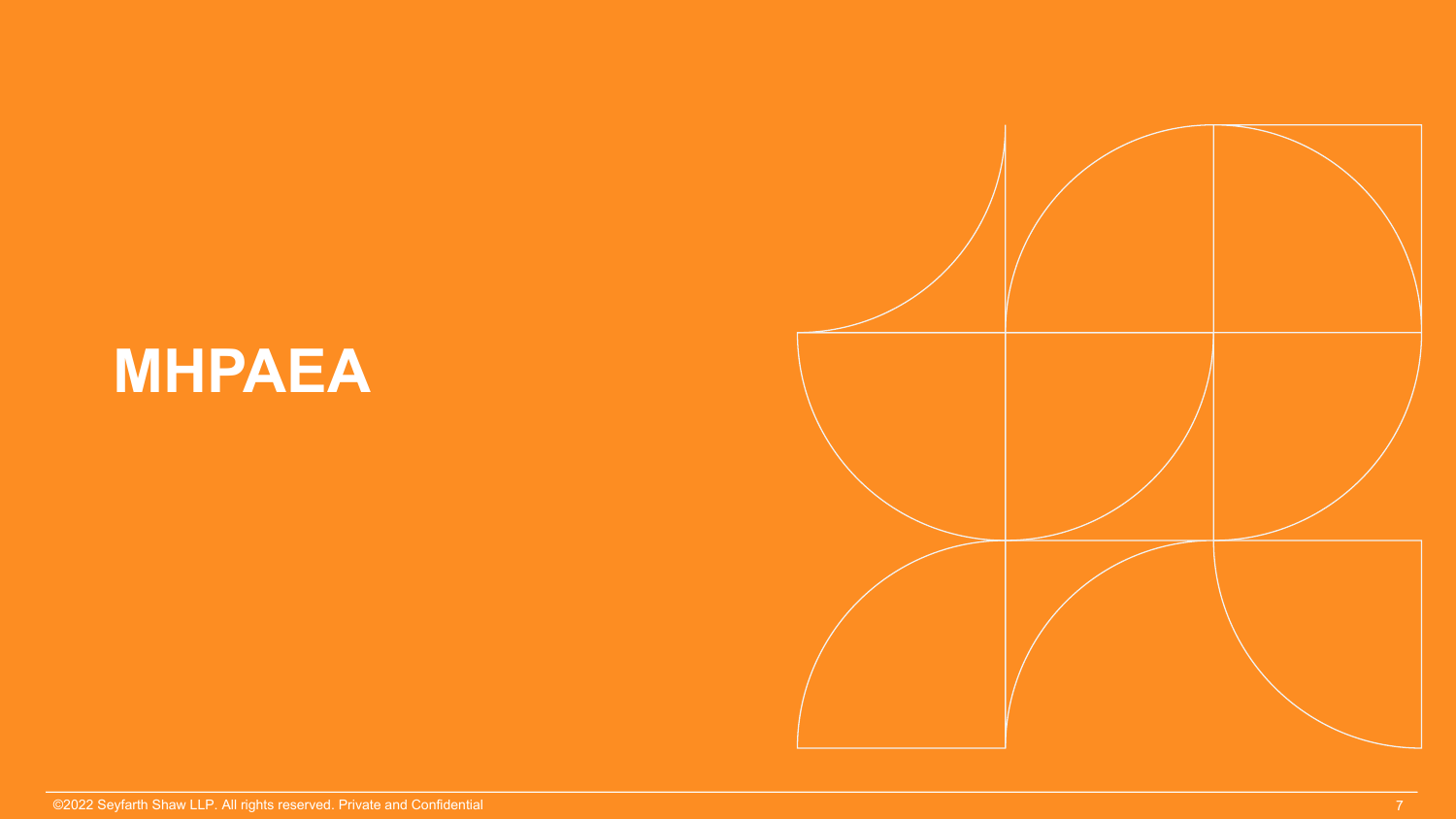### **MHPAEA - Background and Key Takeaways**

- Background
	- MHPAEA requires that plans offering mental health/substance use disorder services impose quantitative and non-quantitative limits on those benefits that are no more restrictive than limits on medical/surgical services

• What's New?

- CAA required plans to perform & document a "comparative analysis" of plan NQTLs no later than Feb. 10, 2021\*
- DOL issued FAQs identifying "at a minimum", 9 elements required to be included in comparative analysis
- DOL's 2022 enforcement report to Congress identified widespread noncompliance (100% fail rate)
- DOL lists MHPAEA as a 2022 regulatory priority...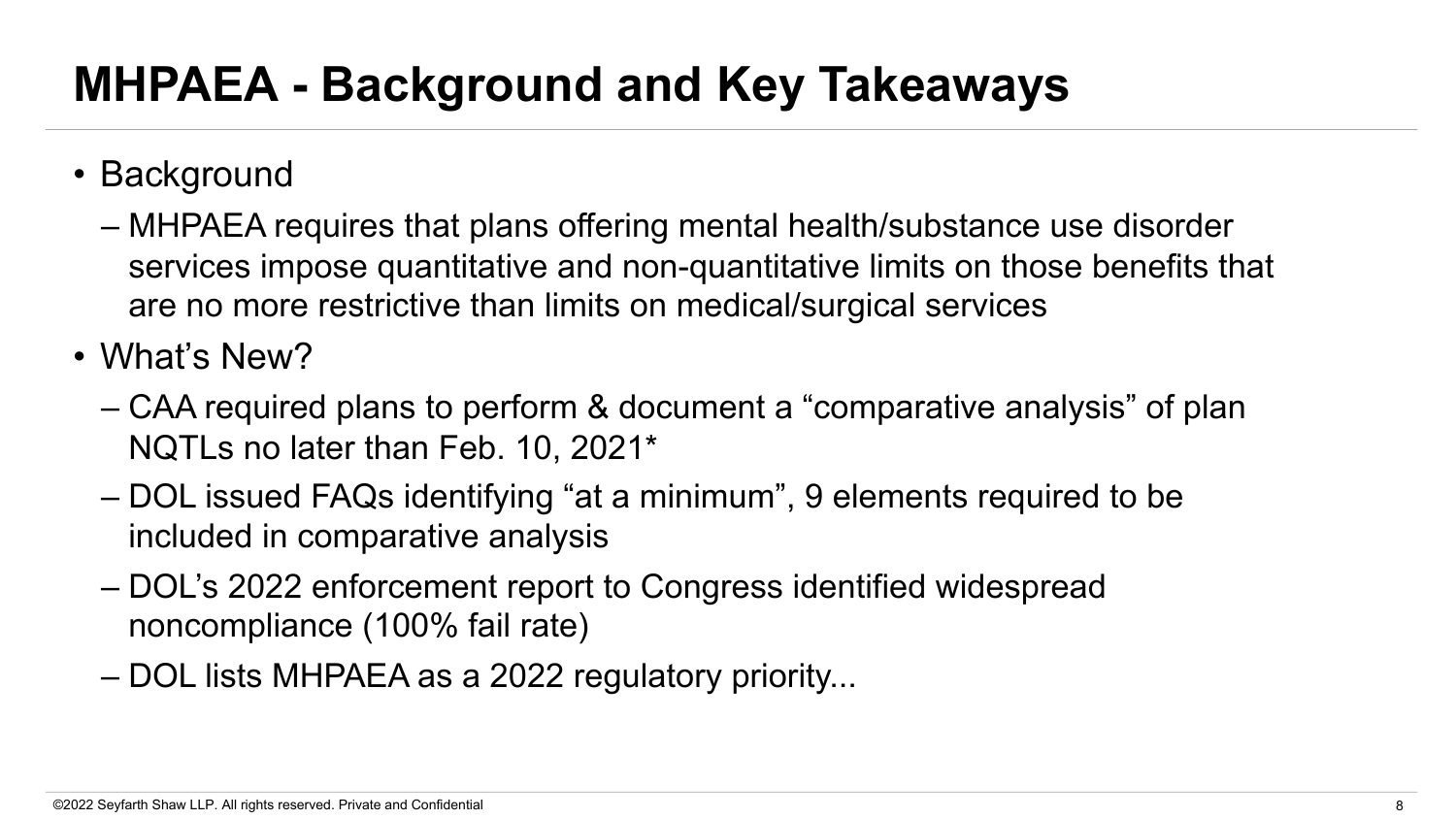# **Key Findings from DOL 2022 Report to Congress**

| <b>Common Deficiencies in Review</b>                                                                                                | <b>Problematic NQTLs</b>                                                              |  |
|-------------------------------------------------------------------------------------------------------------------------------------|---------------------------------------------------------------------------------------|--|
| Failure to document comparative analysis before designing<br>and applying the NQTL;                                                 | Preauthorization or precertification requirements                                     |  |
| Conclusory assertions lacking specific supporting evidence<br>or detailed explanation;                                              | Network provider admission standards                                                  |  |
| Lack of meaningful comparison or meaningful analysis;                                                                               | <b>Concurrent care review</b>                                                         |  |
| Non-responsive comparative analysis;                                                                                                | Limitations on applied behavior analysis or treatment for<br>autism spectrum disorder |  |
| Documents provided without adequate explanation;                                                                                    | Out-of-network reimbursement rates                                                    |  |
| Failure to identify the specific MH/SUD and medical/surgical<br>benefits or MHPAEA benefit classification/s affected by an<br>NQTL; | Treatment plan requirements                                                           |  |
| Limiting scope of analysis to only a portion of the NQTL at<br>issue;                                                               | Limitations on medication assisted treatment for opioid use<br>disorder               |  |
| Failure to identify all factors;                                                                                                    | Provider qualification or billing restrictions                                        |  |
| Lack of sufficient detail about identified factors.                                                                                 | Limitations on residential care or partial hospitalization<br>programs                |  |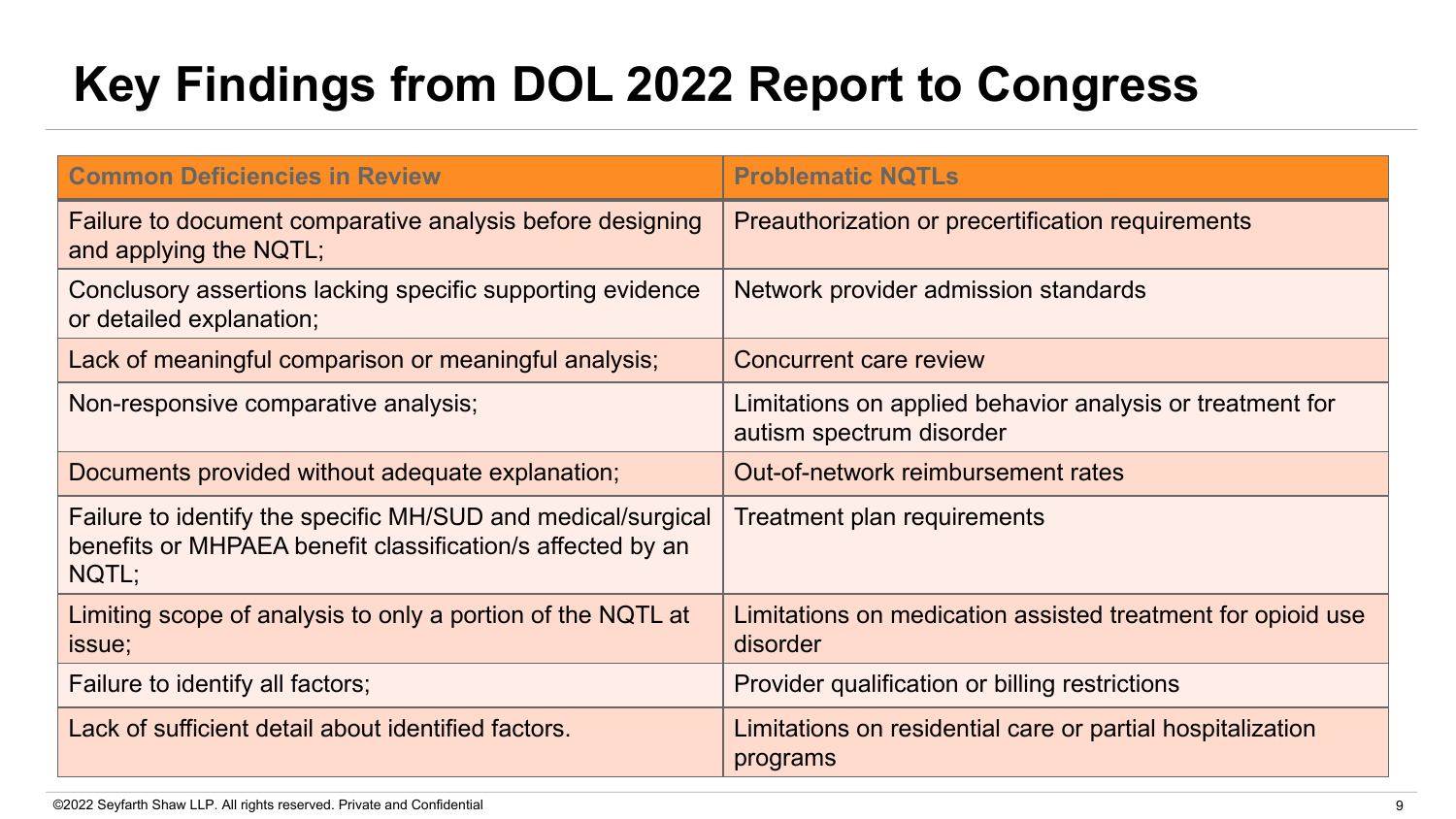#### **Recommendations and Plan Sponsor Roadmap**

- Use DOL's list of common issues as a guide
- Leverage (but do not rely exclusively on) vendor analysis
	- Consider TPA's fully-insured analysis as simply a starting point
- Be sure to consider ancillary vendors
	- Carve-out EAP, Behavioral Health, Prescription Drug, Telehealth
- Consider engaging consultant with medical/mental health expertise to assist with analyzing evidentiary standards
- Be mindful of both written and *operational* compliance
- Work toward compliance...but not too quickly
	- Balance risk of DOL audit/participant litigation against lack of guidance and forthcoming regulations
	- Address low hanging fruit (each NQTL is its own independent analysis)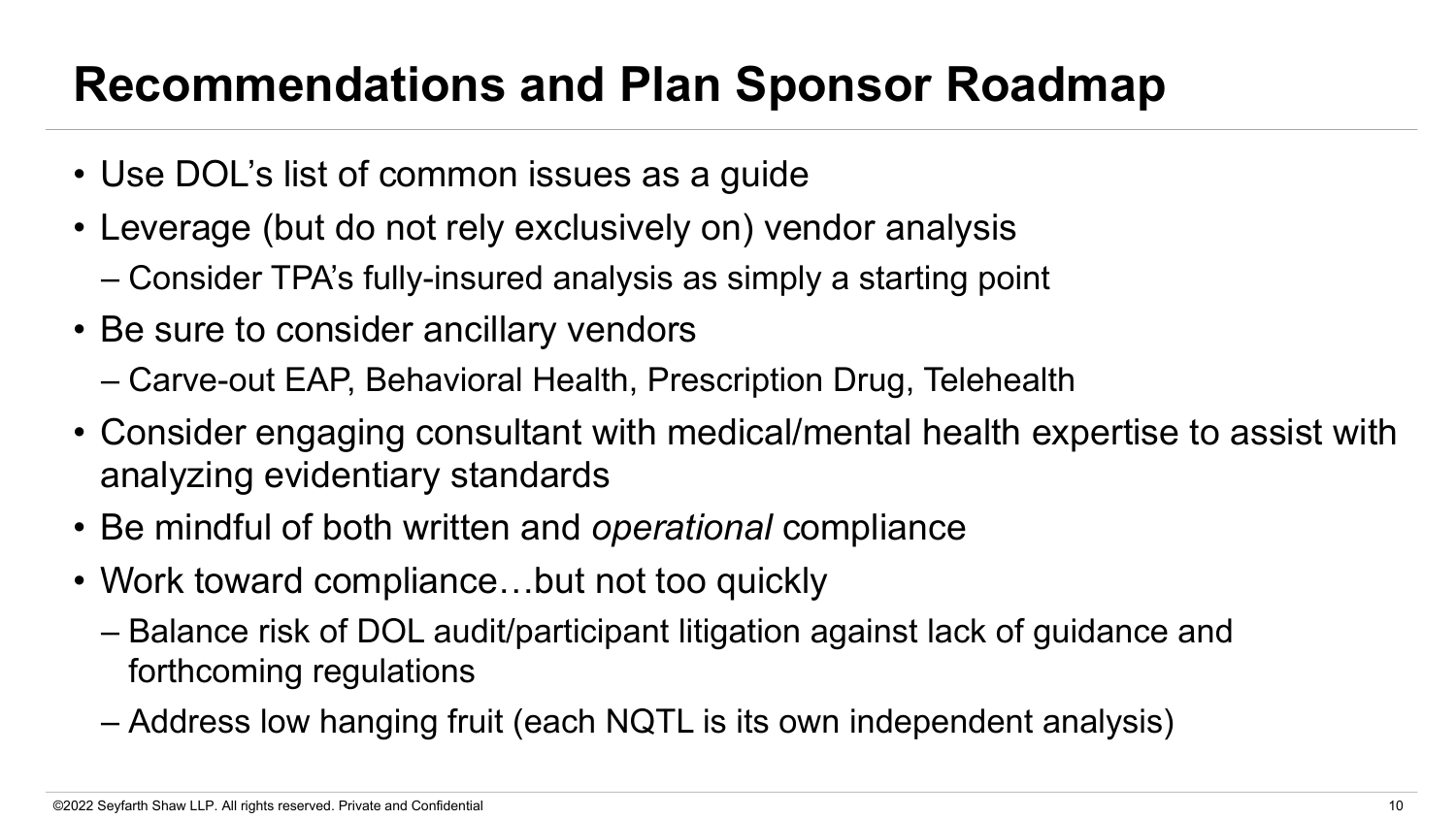# **Unwinding COVID Protections**

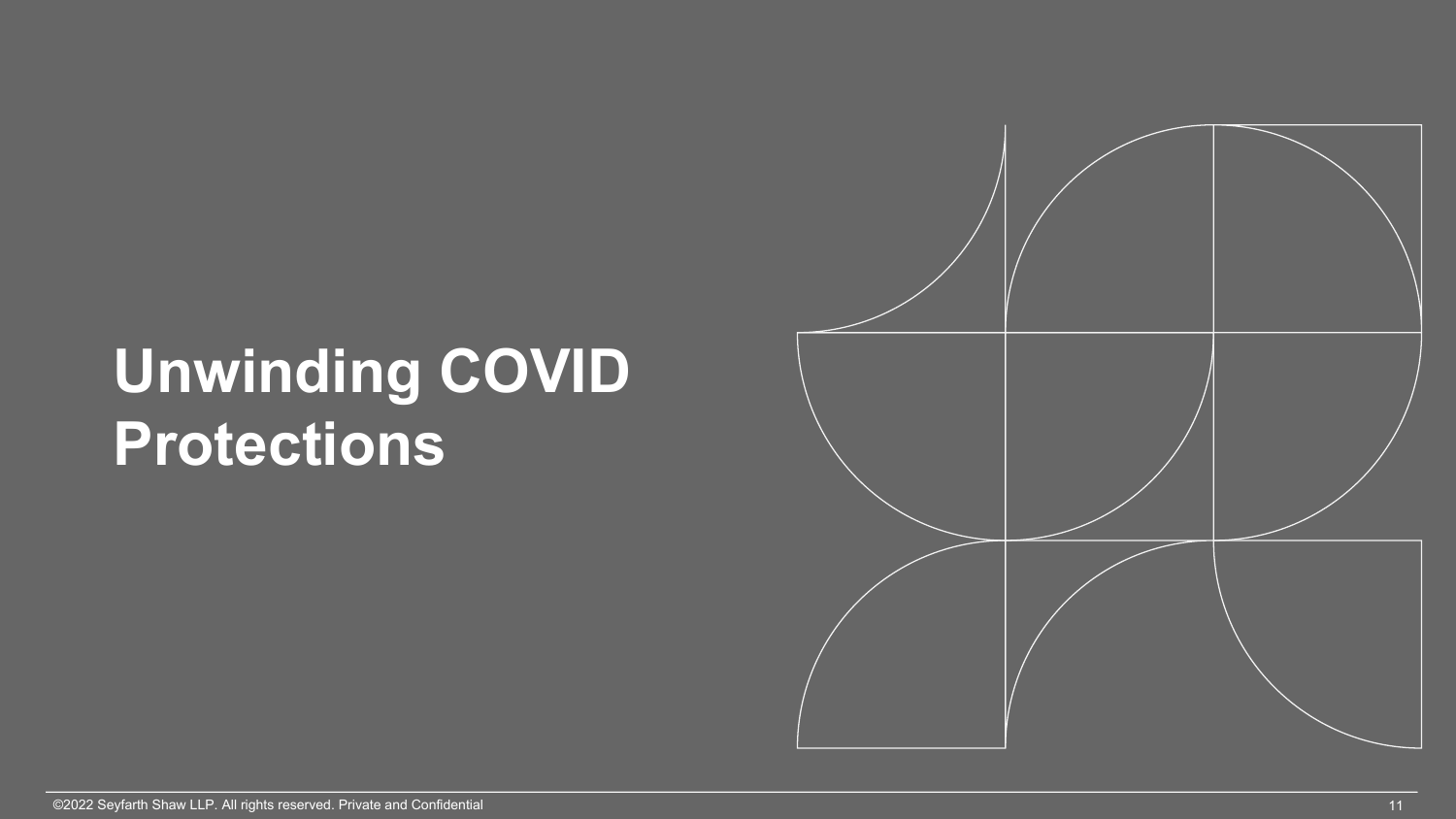### **Unwinding COVID Protections**

- Due to National Health Emergency, various deadlines extended through March 1, 2023, including:
	- COBRA election deadline
	- COBRA premium due date
	- Special enrollment deadline
	- Claims filing deadline
- Recently extended through March 1, 2023
- Extends deadline through earlier of (a) one year or (b) end of Outbreak Period + 60 days
- Other COVID relief (FSA election change flexibility, grace period/carryover extension) has expired (or is expiring)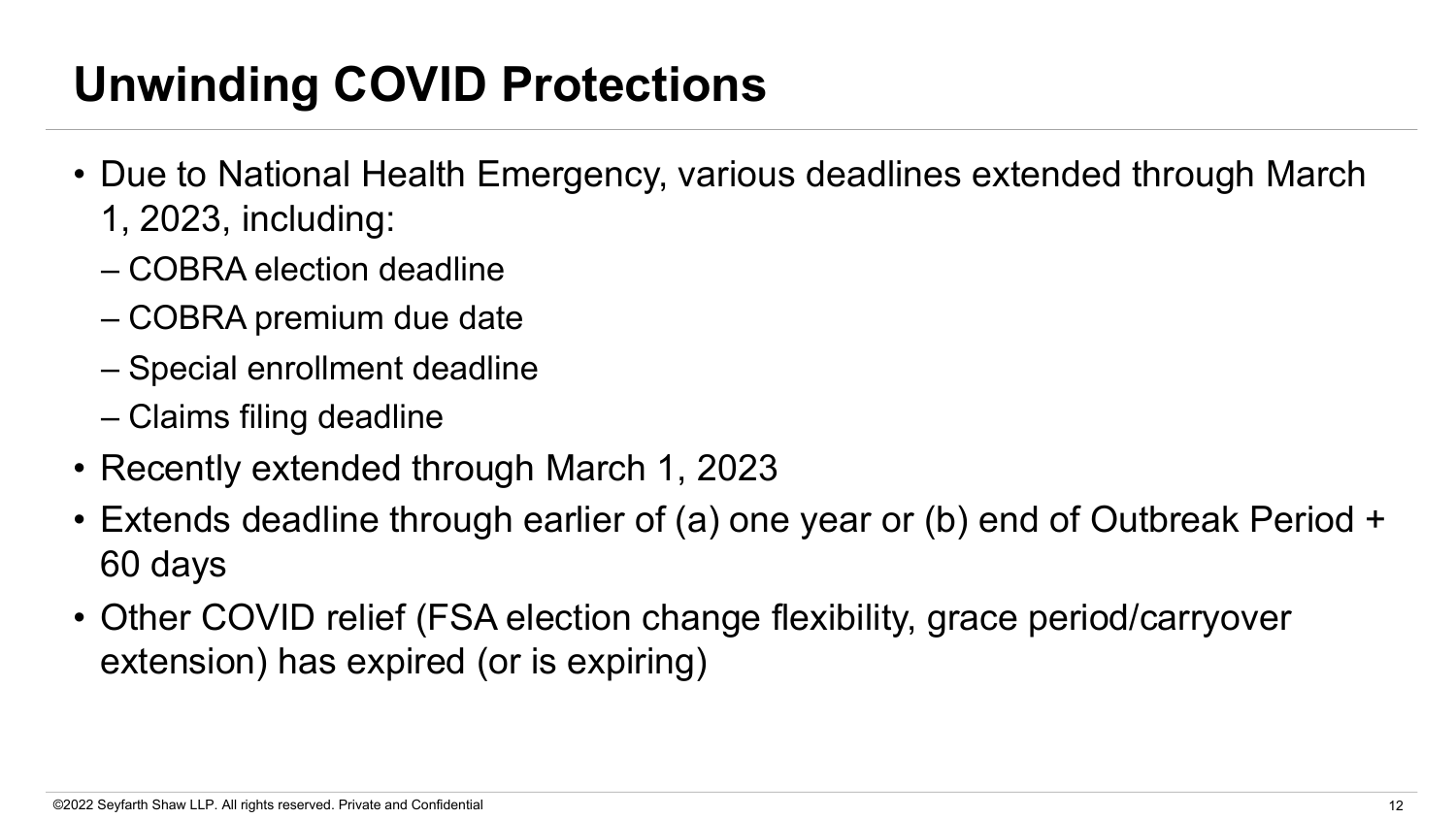### **Unwinding COVID Protections**

- Public Health Emergency expires in mid-April (unless renewed for another 90 days).
- Provisions tied to this deadline:
	- COVID-19 Testing.
		- No cost-sharing whether in-network or non-network
	- COVID-19 vaccines.
		- No cost non-network until end of PHE
	- Expanded telehealth.
	- Relaxed SBC requirements.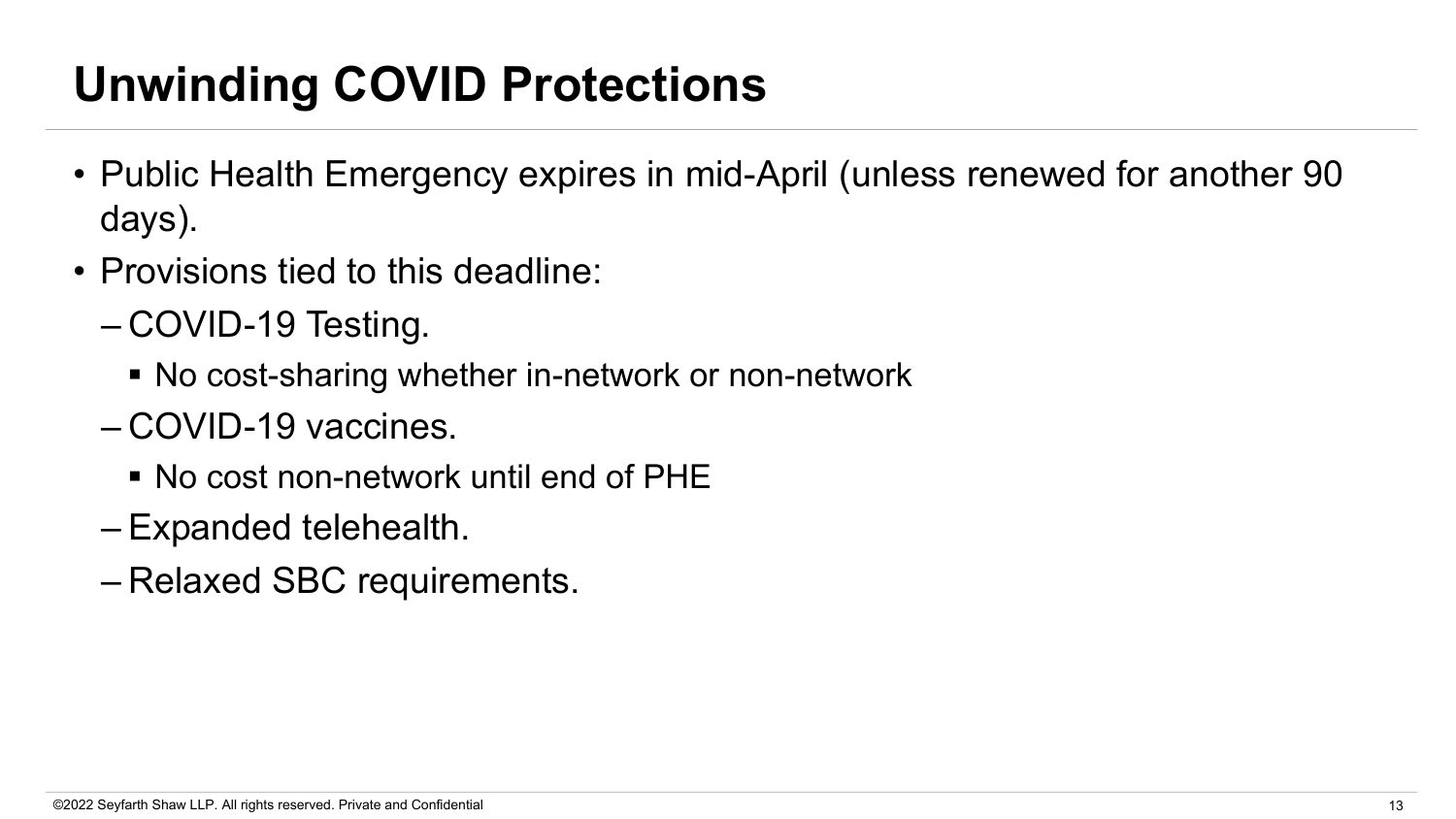# **Welfare Plan Compensation Disclosure Guidelines**

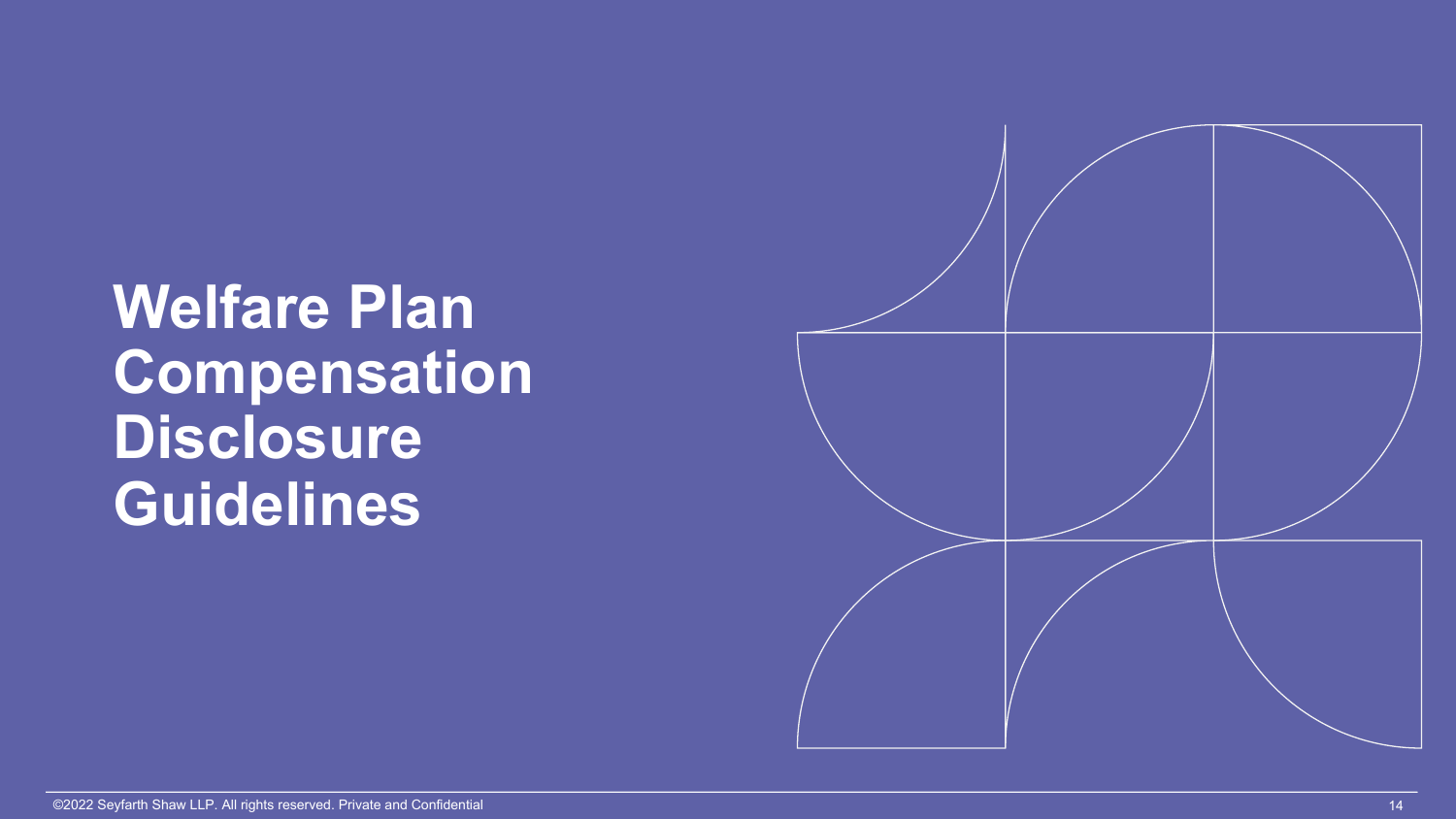### **Welfare Plan Compensation Disclosure Guidelines**

- Background
	- Requires "brokers and consultants" expected to earn at least \$1,000 in direct or indirect compensation to disclose compensation (or estimate of compensation) at engagement/renewal
- DOL's "Temporary Enforcement" Guidelines
	- No regs forthcoming, until then look to pension guidance
	- Covers medical, dental, vision
	- Fully-insured & self-funded plans
	- What should health plans do with these disclosures?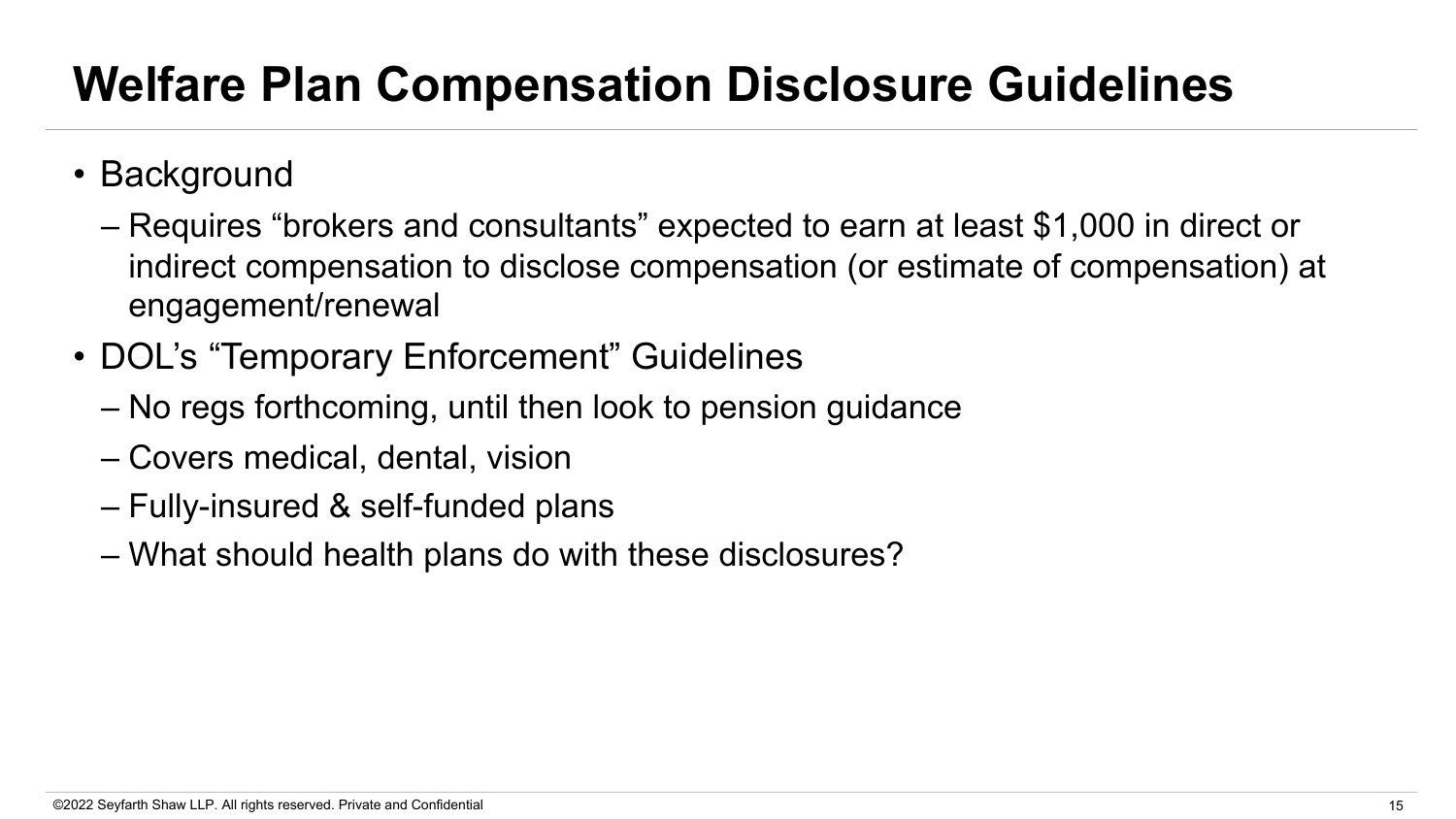# **COBRA Class Action Litigation**

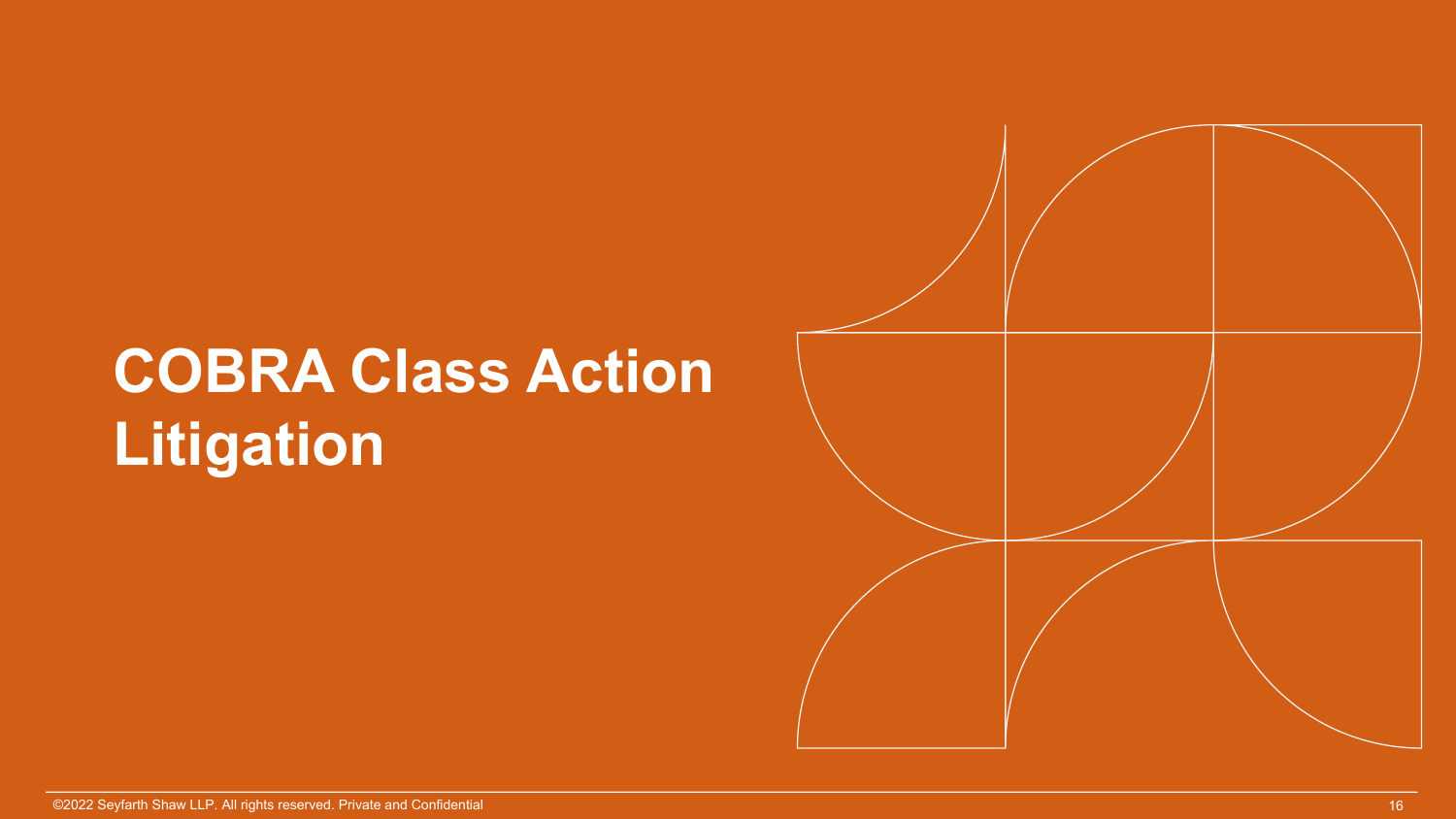# **COBRA Class Action Litigation**

- Plaintiffs attorneys continue to file class action lawsuits alleging COBRA notice deficiencies:
	- No Spanish Language Translation.
	- Failure to Name Plan Administrator.
	- Failure to Name the COBRA Administrator.
	- No Statement of Independent Election Rights.
	- No Explanation of Consequences for Failing to Elect COBRA or Provide Notice of Second Qualifying Event.
	- Failure to Describe Election Process.
	- Failure to Clearly Identify COBRA Termination Date and Events that Cause Early Termination.
	- Threatening Tone.
	- Failure to advise of Outbreak Period amended deadlines.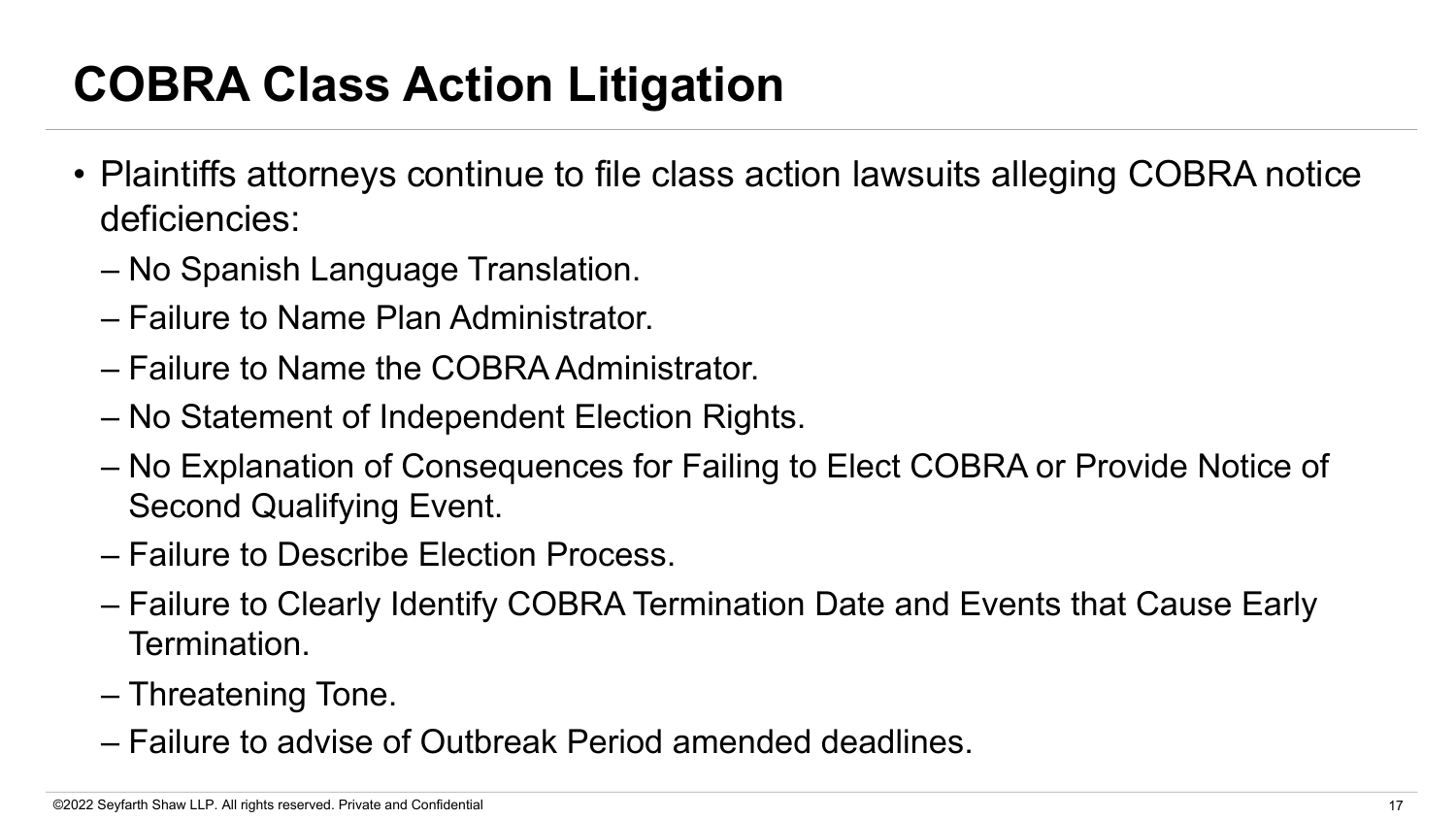# **SECURE ACT I**

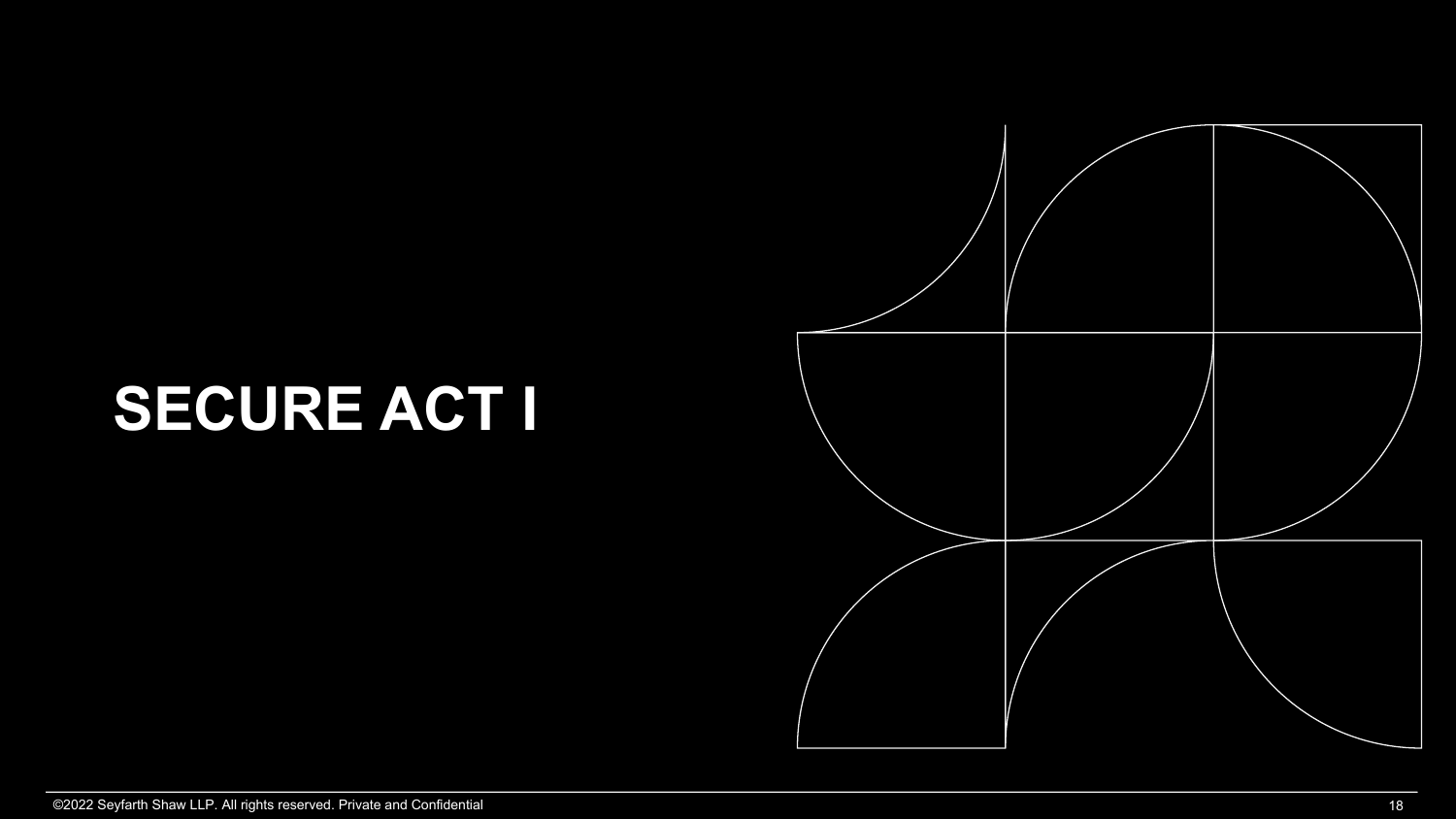### **SECURE Act I Basics**

- Setting Every Community Up for Retirement Enhancement (SECURE) Act
- Signed into law December 20, 2019
- Most provisions effective for plan years beginning on or after January 1, 2020
- No formal amendments are required until the last day of the plan year beginning on or after January 1, 2022
- Most significant pension legislation since PPA 2006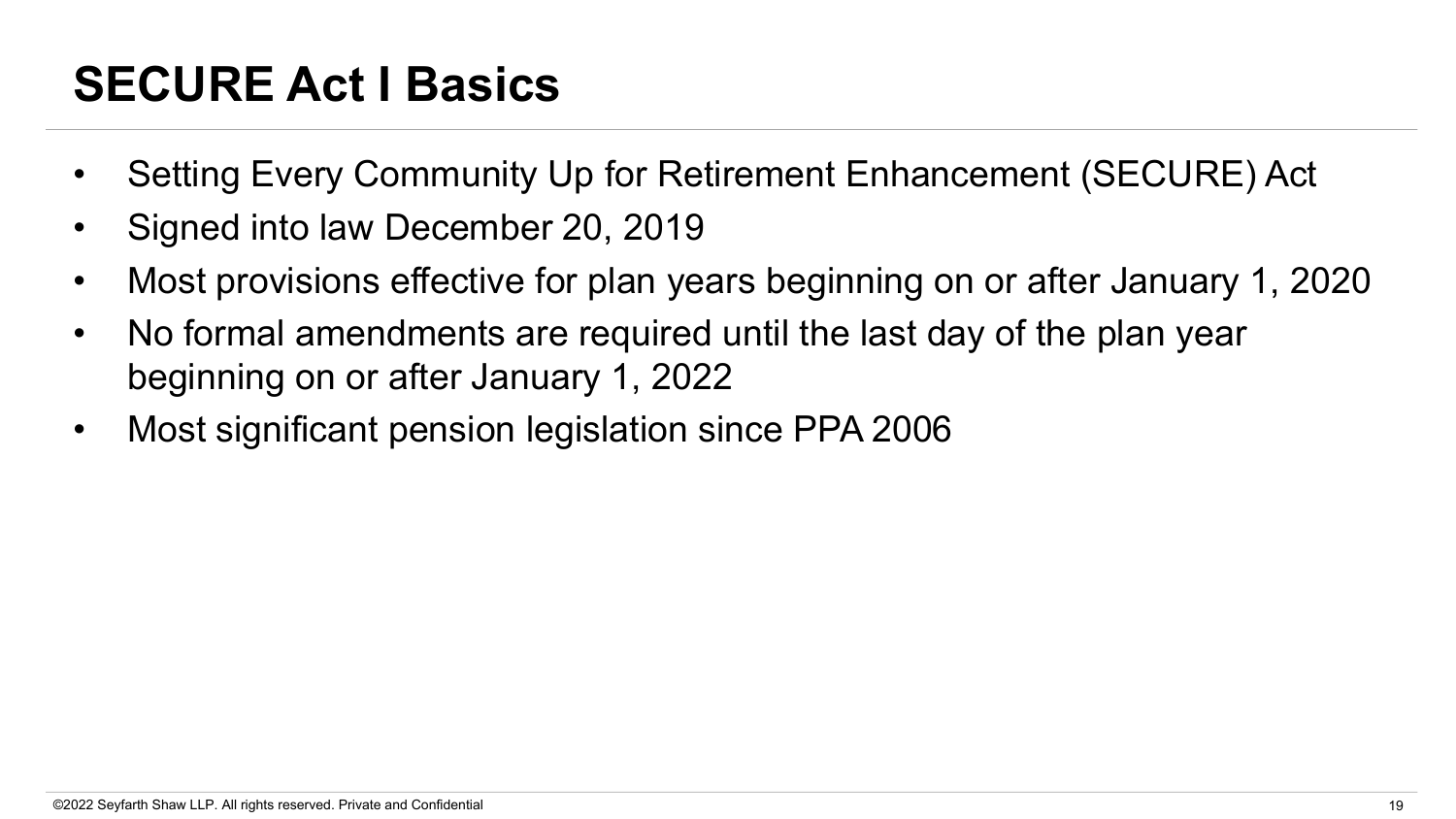### **Required Minimum Distributions ("RMD")**

- Age 70<sup>1/2</sup> is replaced with age 72
	- Required Beginning Date ("RBD") now April 1<sup>st</sup> after year participant reaches age 72 or retires, whichever is later
- Applies to employees who turn age 70½ after December 31, 2019
- Applies to all plan types, including 401(a), 403(b) and 457(b) plans
- Old rule continues for employees who turned age 70½ prior to January 1, 2020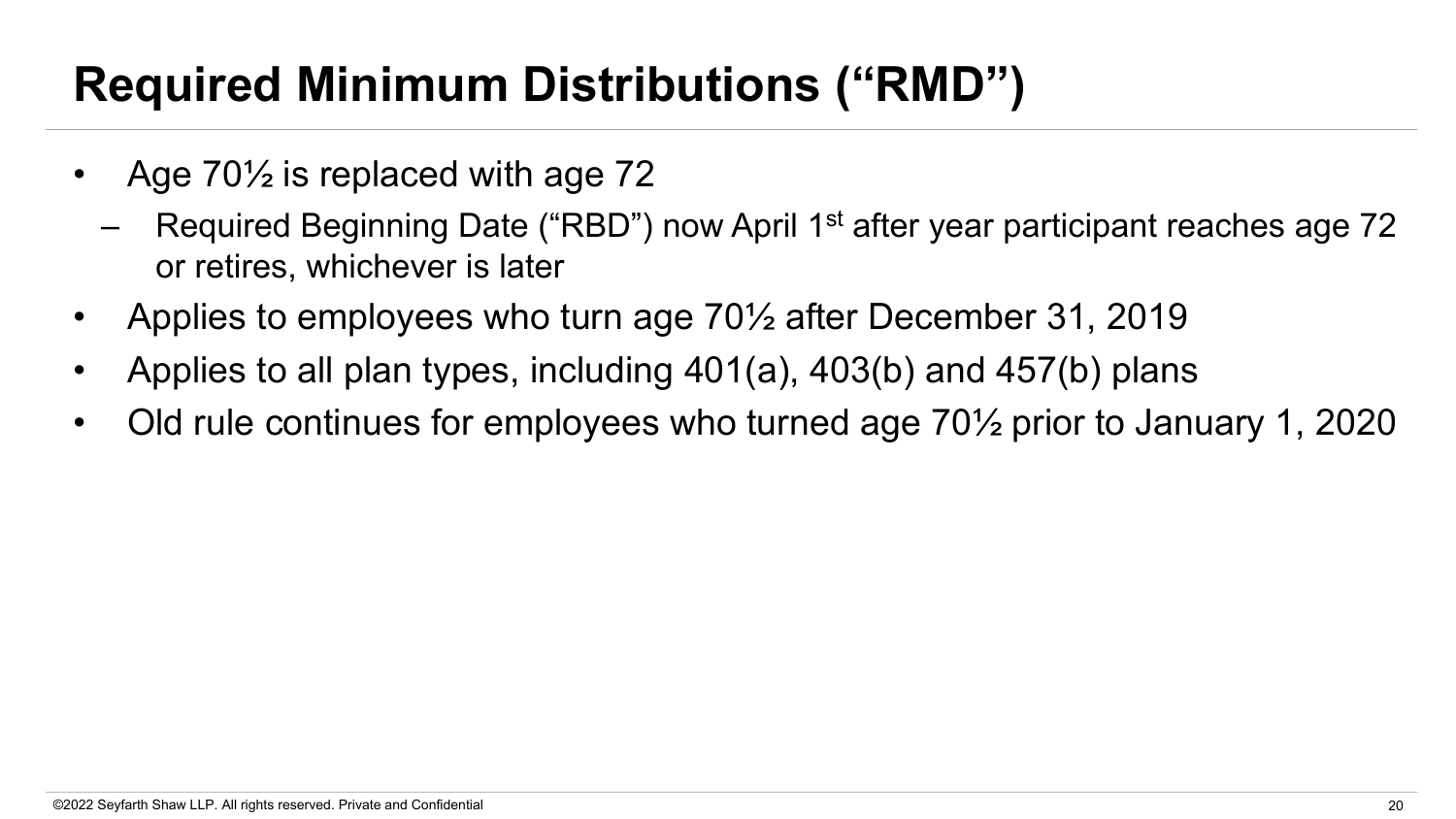#### **Death RMDs – Elimination of Stretch Payments in DC Plans**

- Effective for deaths after 12/31/2019
- Current law allows non-spouse designated beneficiaries to receive distributions over their life expectancy
- Under new rules, distributions to most death beneficiaries limited to 10 years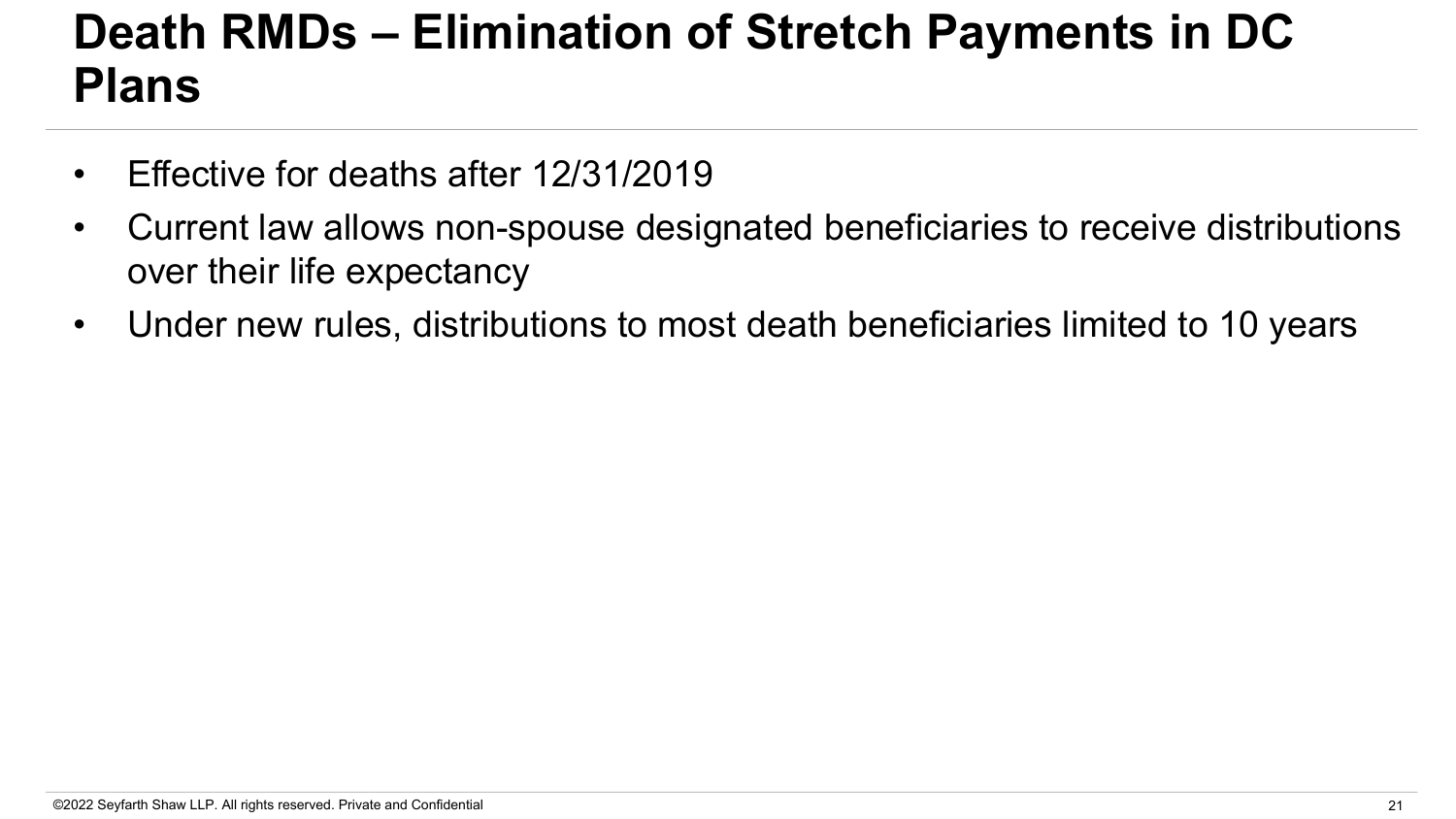### **DC Plan Death RMDs – Elimination of Stretch Payments**

• 3 Categories of Payees

|                 | <b>Eligible Designated Beneficiaries</b>                                                                                                                                                           | <b>Designated Beneficiaries</b>                                                      | <b>Non-Designated</b><br><b>Beneficiaries</b>                                               |
|-----------------|----------------------------------------------------------------------------------------------------------------------------------------------------------------------------------------------------|--------------------------------------------------------------------------------------|---------------------------------------------------------------------------------------------|
| Who?            | <b>Surviving Spouse</b><br>Minor Child of Participant<br>Permanently disabled individual<br>Chronically ill individual<br>Individual who is not more than 10<br>years younger than the participant | Any individual not<br>included in the Eligible<br>Designated Beneficiary<br>category | Estates, trusts,<br>or other entities<br>( <i>i.e.</i> , <i>charitable</i><br>organization) |
| Payment Method? | "Stretch RMDs"<br>Life Expectancy of Beneficiary; or<br>10 Years                                                                                                                                   | 10 Years<br>$\bullet$                                                                | 5 Years<br>$\bullet$                                                                        |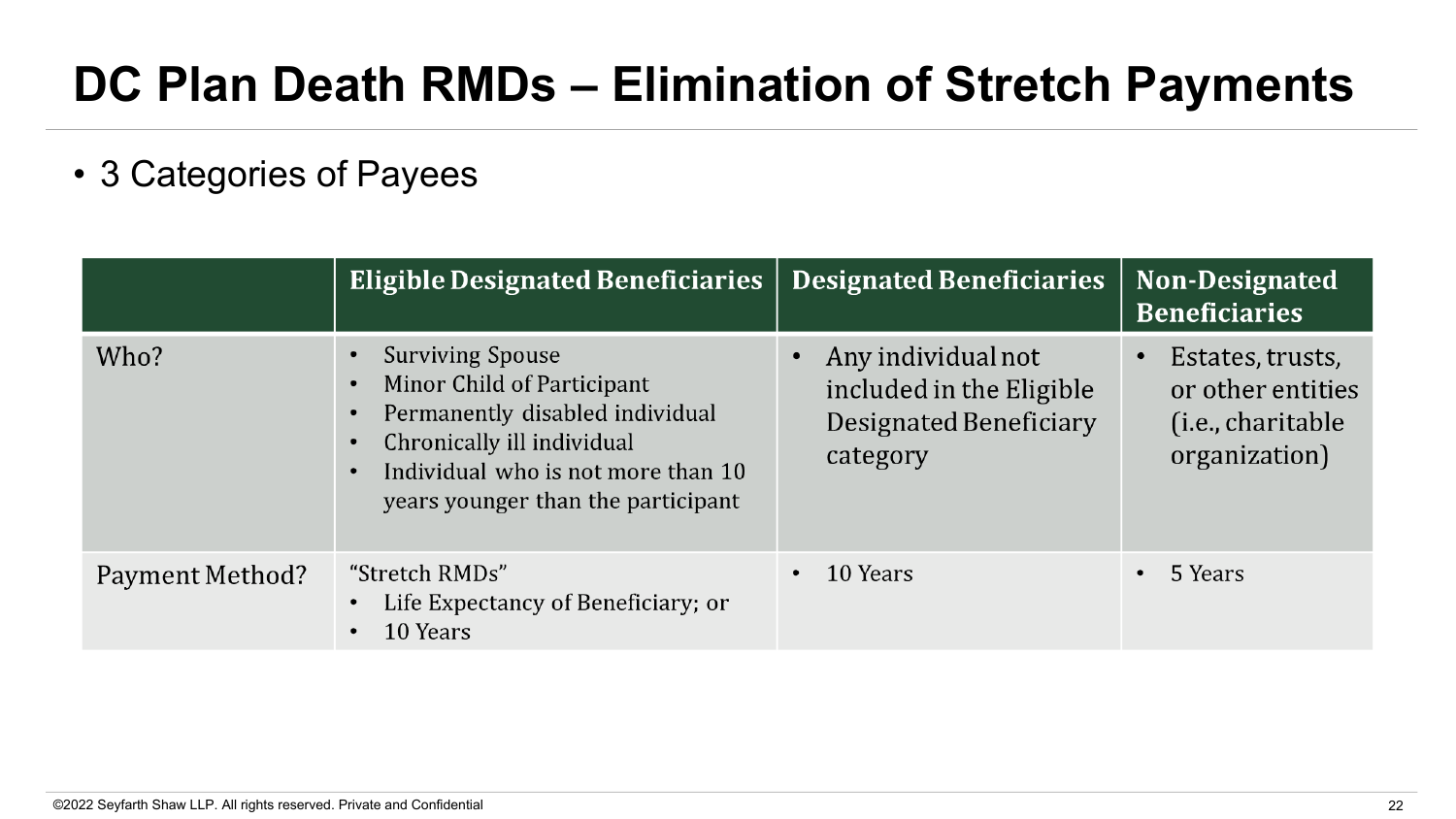### **Participation by Part Time Workers**

- 401(k) plans must allow employees to make 401(k) contributions if they have attained age 21 and worked at least 500 hours in 3 consecutive 12-month periods
- Not required to receive employer contributions (i.e., profit sharing or matching contributions)
- Excluded from nondiscriminiation testing and top-heavy benefits
- Service prior to 2021 is disregarded (except for vesting purposes); so earliest employee would enter would be 1/1/2024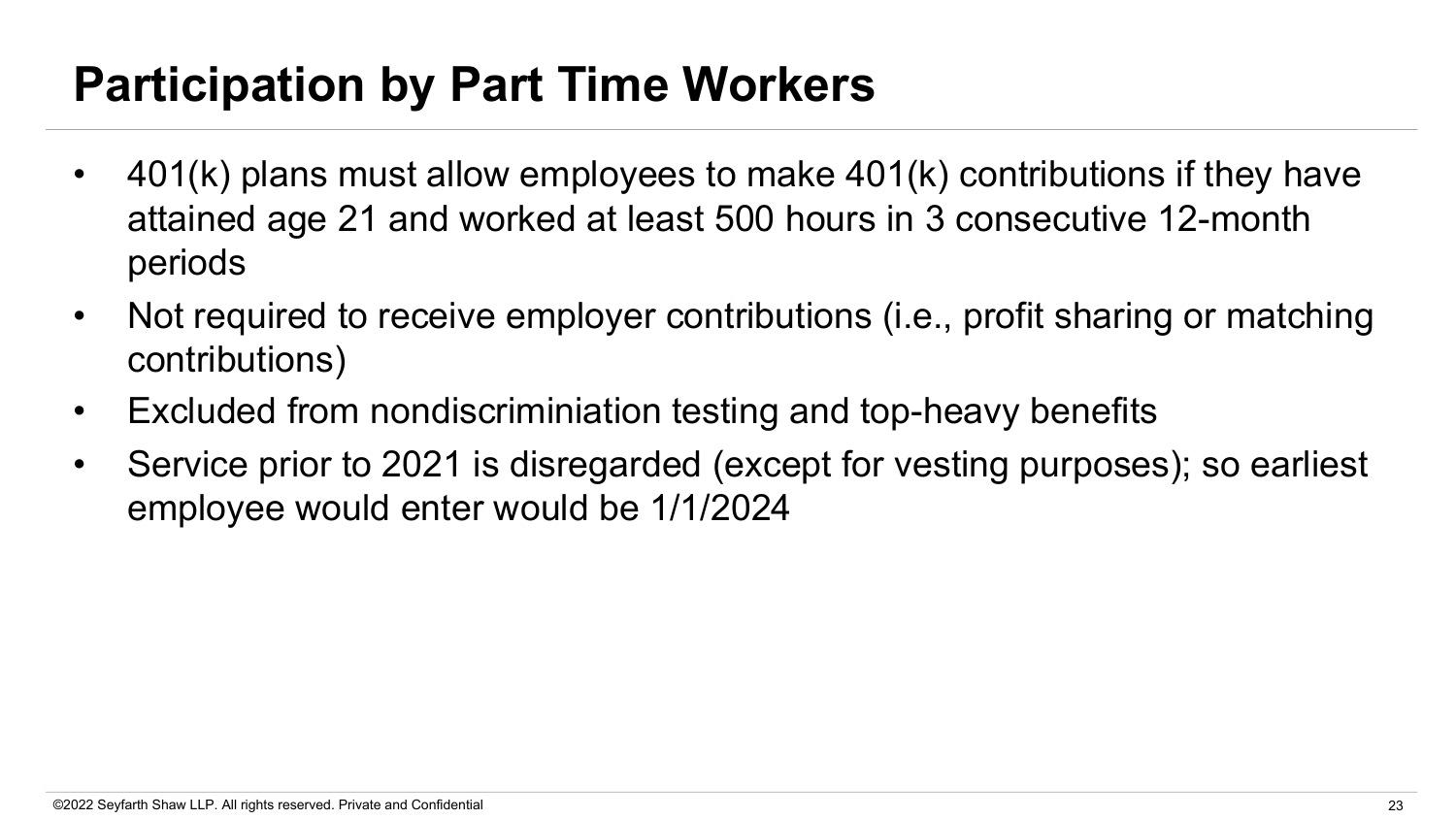# **SECURE ACT II**

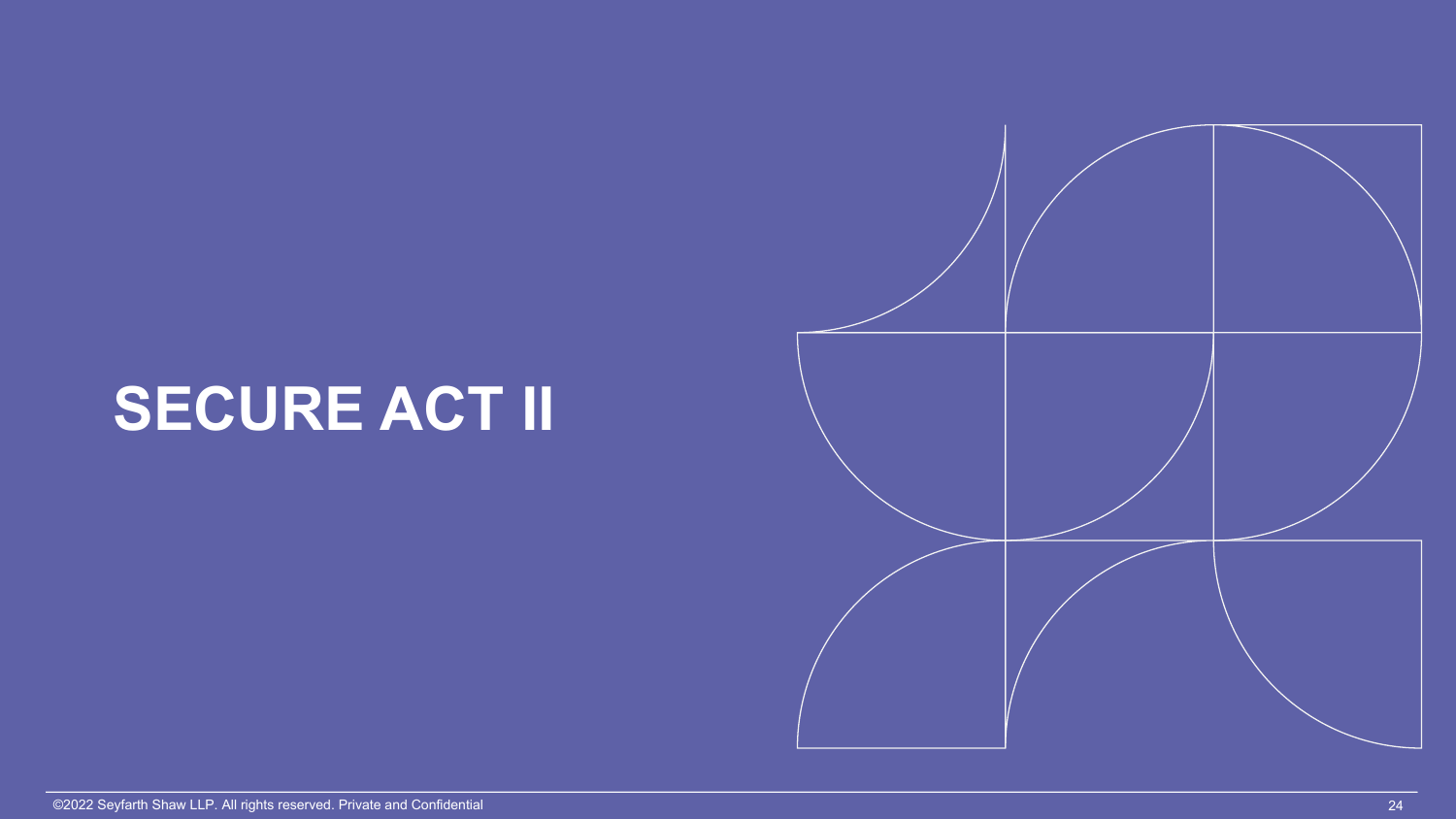### **SECURE Act II - Basics**

- The Securing a Strong Retirement Act of 2021 was considered by Congress but never passed
- The bill was revised and renamed the Securing a Strong Retirement Act of 2022 ("SECURE II")
- The bill was passed by the House on March 29, 2022 and has been referred to the Senate
- Bipartisan support
- More than 50 new provisions aimed at helping people save for retirement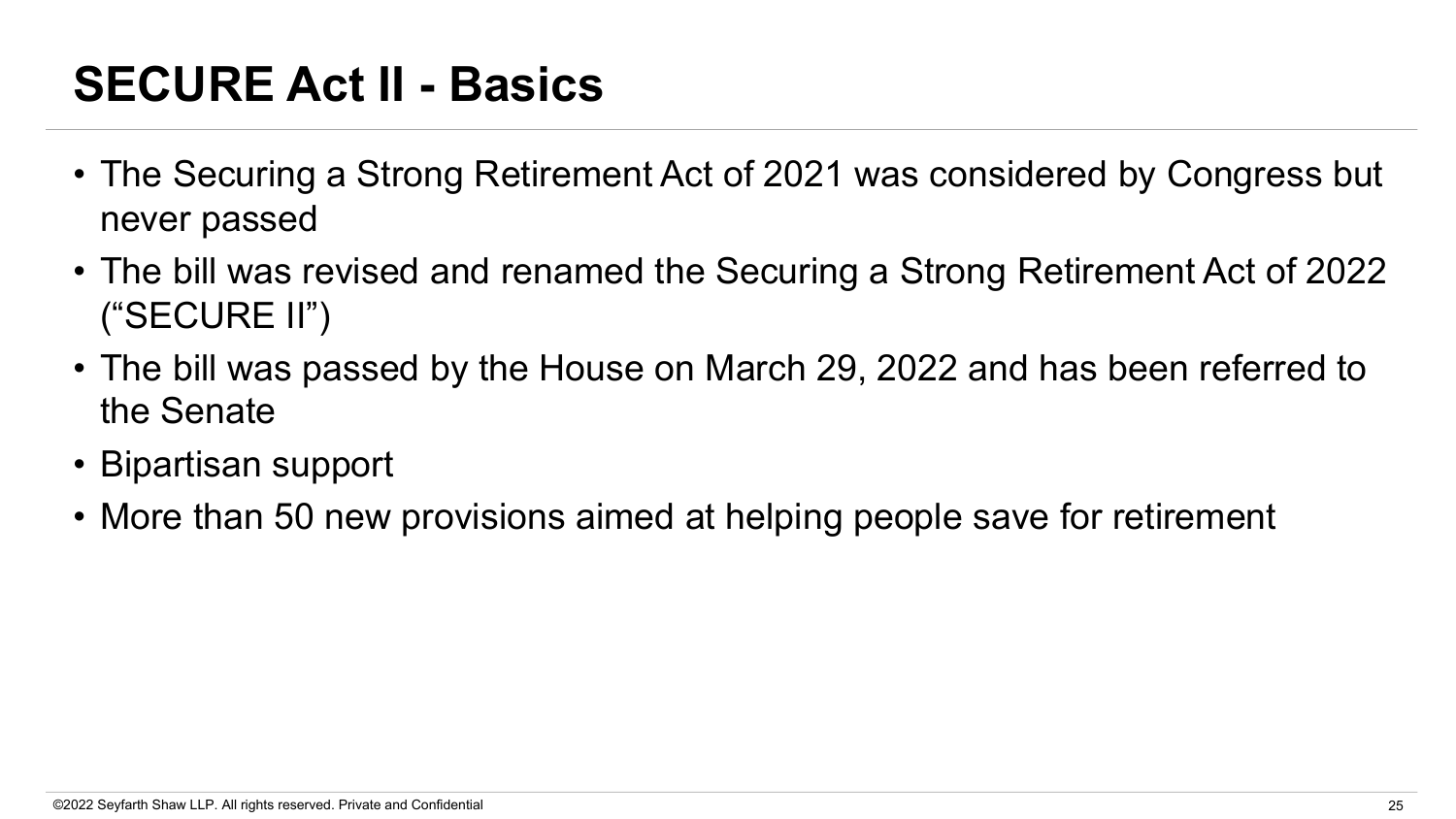### **SECURE Act II – What's In It?**

- Raising the RMD age from 72 to 75
	- To age 73 on 1/1/22 (born in 1950-1955)
	- To age 74 on 1/1/29 (born in 1956-1958)
	- To age 75 on 1/1/32 (born in 1959 or later)
- Matching contributions in 401(k), 403(b) and governmental 457(b) plans for student loan payments
	- Allow individuals to pay down a higher ed student loan instead of contributing to a plan and still receive an employer match in their retirement plan
	- Same rate of matching contributions for regular salary deferrals and student loan payments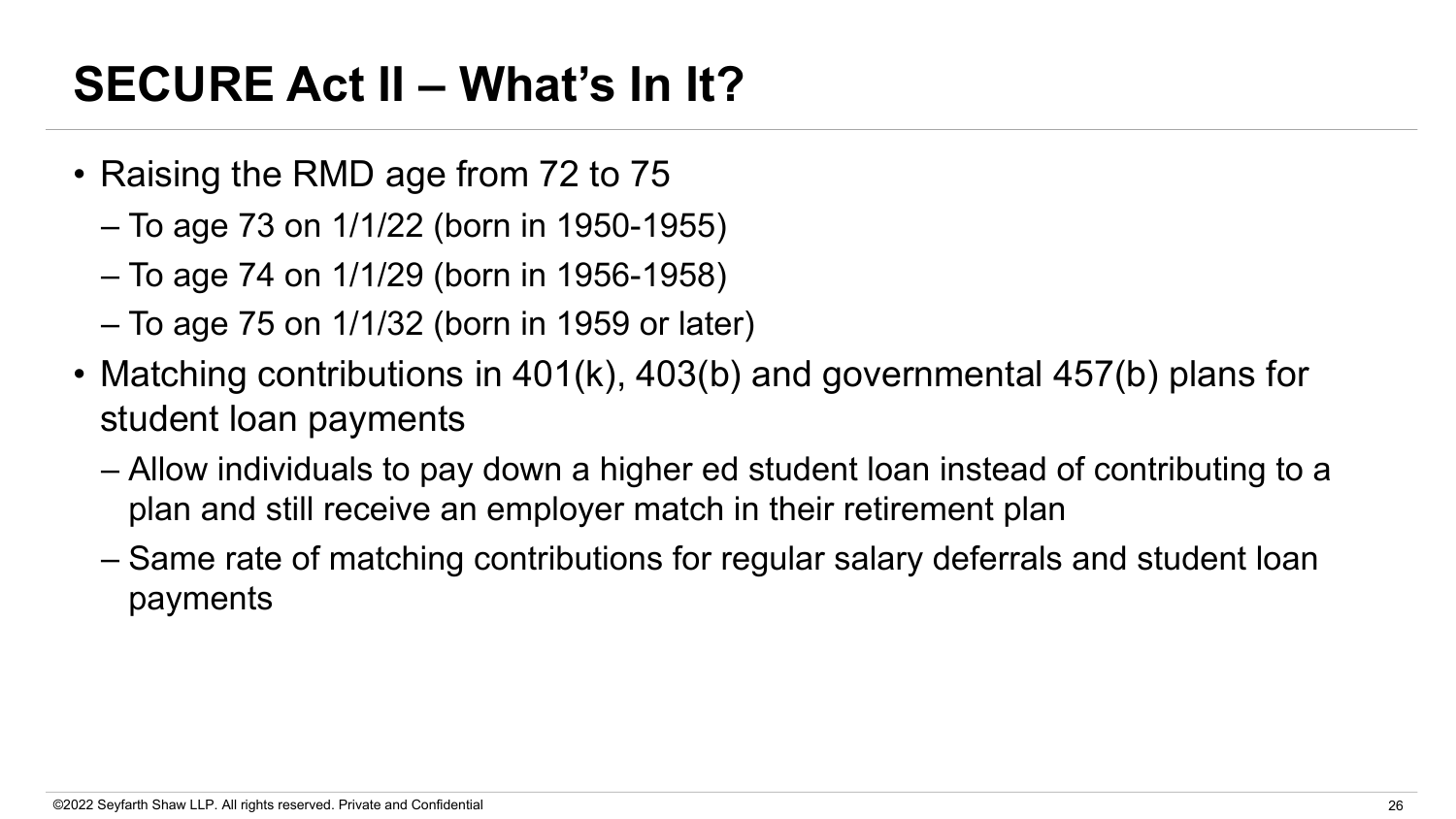### **SECURE Act II – What's In It? Continued**

- Catch up contribution limits increased
	- For employees age  $62 64$ , the limit in a  $401(k)$  plan goes from \$6,500 to \$10,000
	- Increased limit n/a if age 65 or older
	- Increased for cost of living adjustments
- Long term part time employees in 401(k) and 403(b) plans
	- Definition same as SECURE Act I
	- Lower number of consecutive years with at least 500 hours of service required to participate from 3 to 2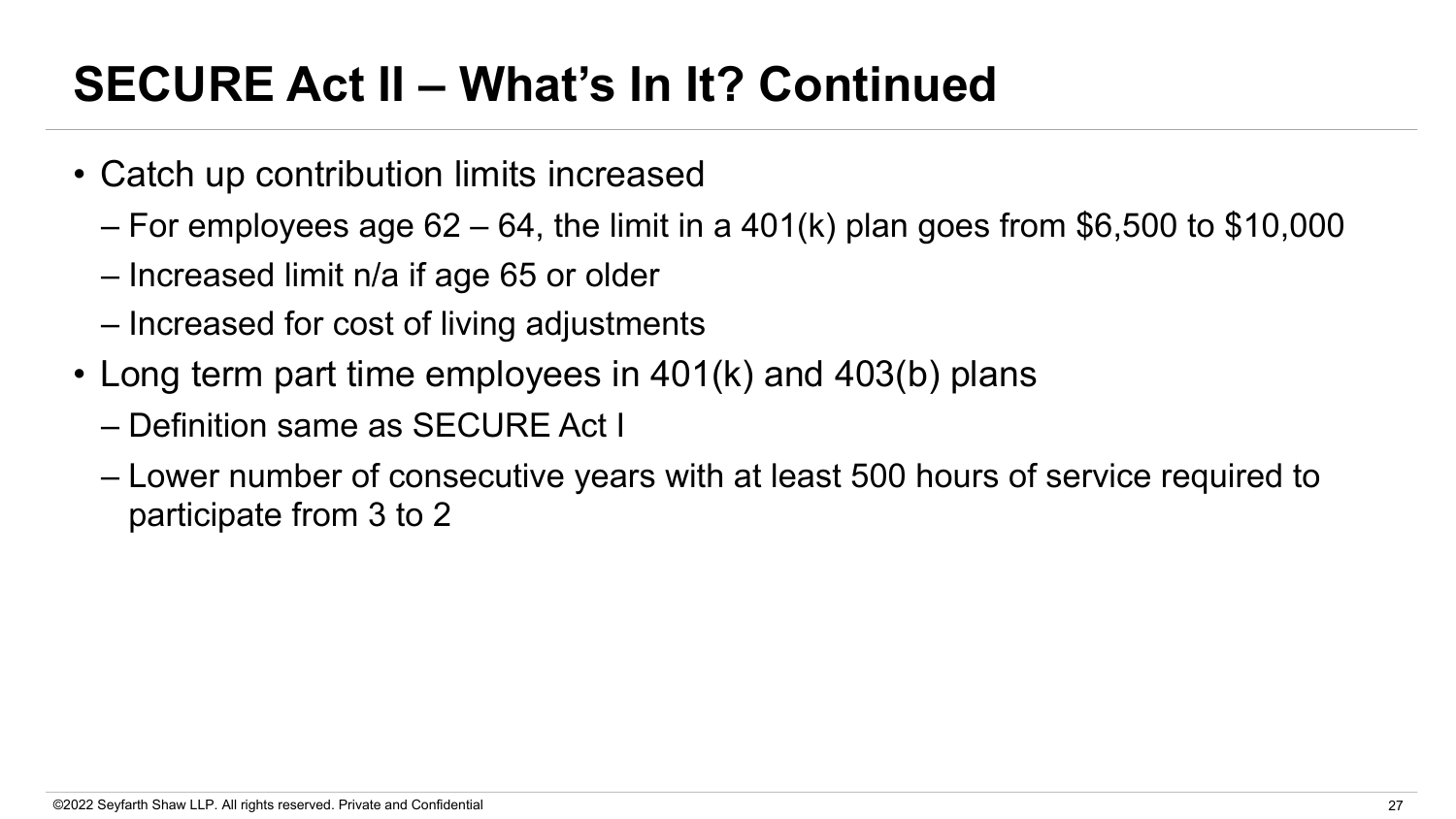# **SECURE Act II – What's In it? Continued**

- Hardship Withdrawals
	- Plans could rely on an employee's self-certification that the employee has incurred a hardship
- 403(b) Investment in Collective Investment Trusts
	- Investment in Collective Investment Trusts (CITs) is currently permitted in various plans, including 401(k) plans, and is often used as a lower cost investment option for participants
	- 403(b) plans have historically been prohibited from investing in CITs, but SECURE II allows this beginning in 2023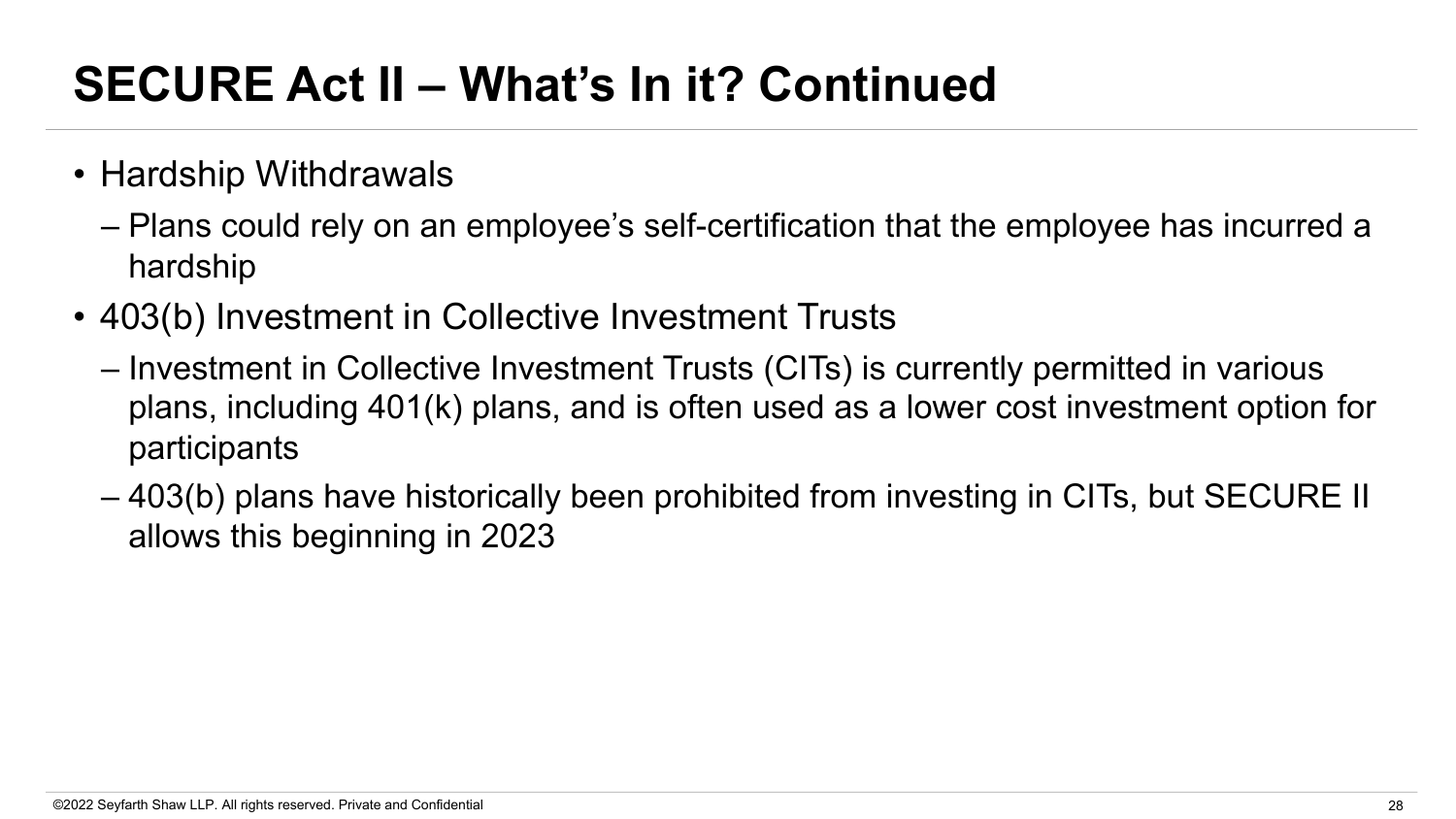### **SECURE Act II – More Provisions**

- Rewards for 401(k) plan participation
	- Permit de minis financial incentives to employees to contribute to a 401(k) plan
	- For example, employees who defer at least 2% of pay get a gift card
- Roth catch up contributions to 401(k), 403(b), and governmental 457(b) plans
	- Beginning next year, catch up contributions can only be after-tax Roth money
	- Matching contributions could also be made on an after-tax Roth basis
- Expanding auto–enrollment, auto-escalation
	- Requires all new 401(k) and 403(b) plans to automatically enroll participants
		- Initial automatic enrollment amount is at least 3% but no more than 15%
		- § Auto-escalation of 1% percent each year up to 10%
		- Only applies to plans established after date of enactment, with some exceptions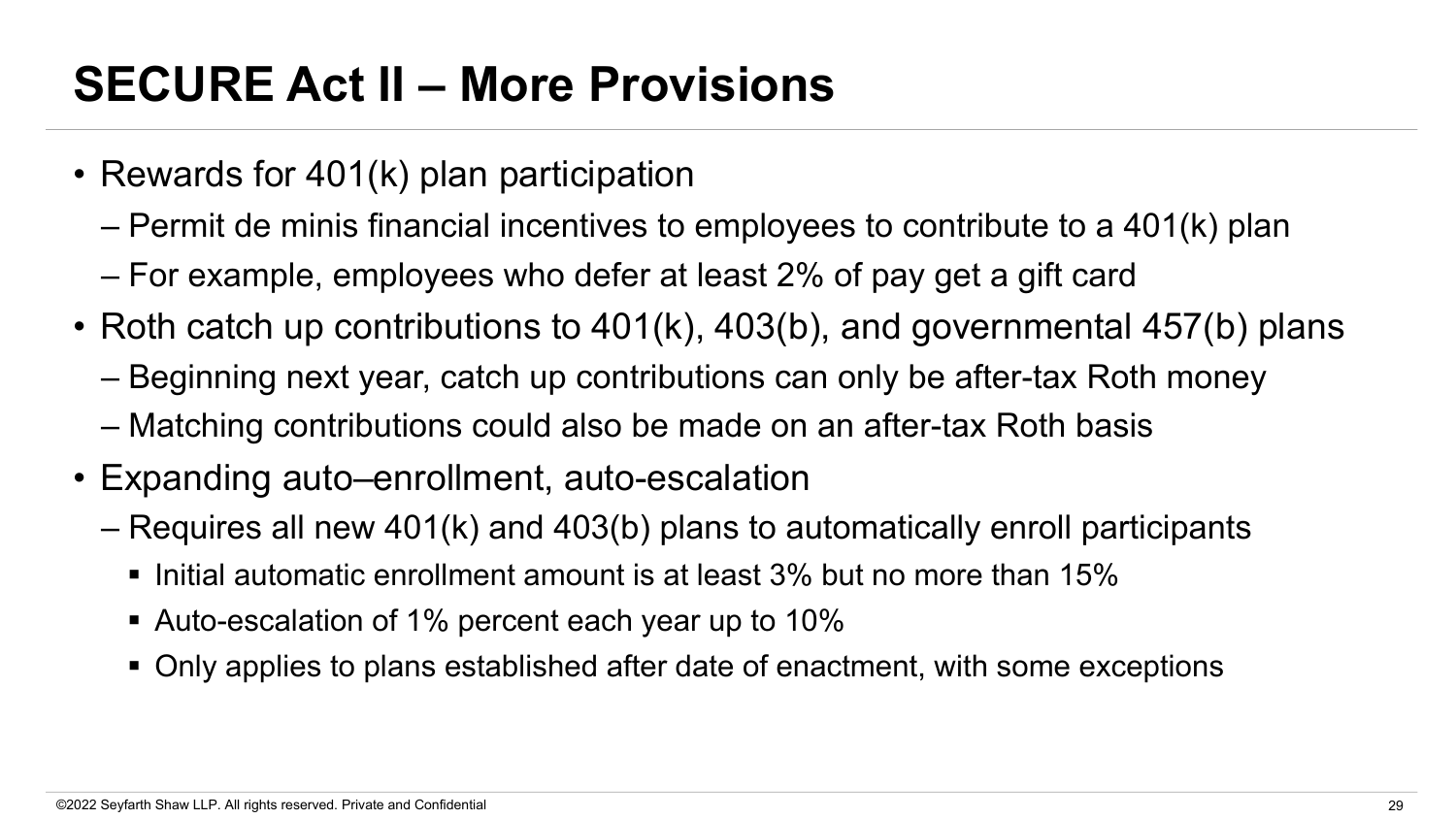### **SECURE Act II – Plan Amendments**

- Bill would be generally effective on the first day of the plan year following enactment
- Deadline for conforming amendments if adopted this year would be 12/31/23
- May change amendment deadline so that SECURE 1.0 and CARES Act amendments to be done at the same time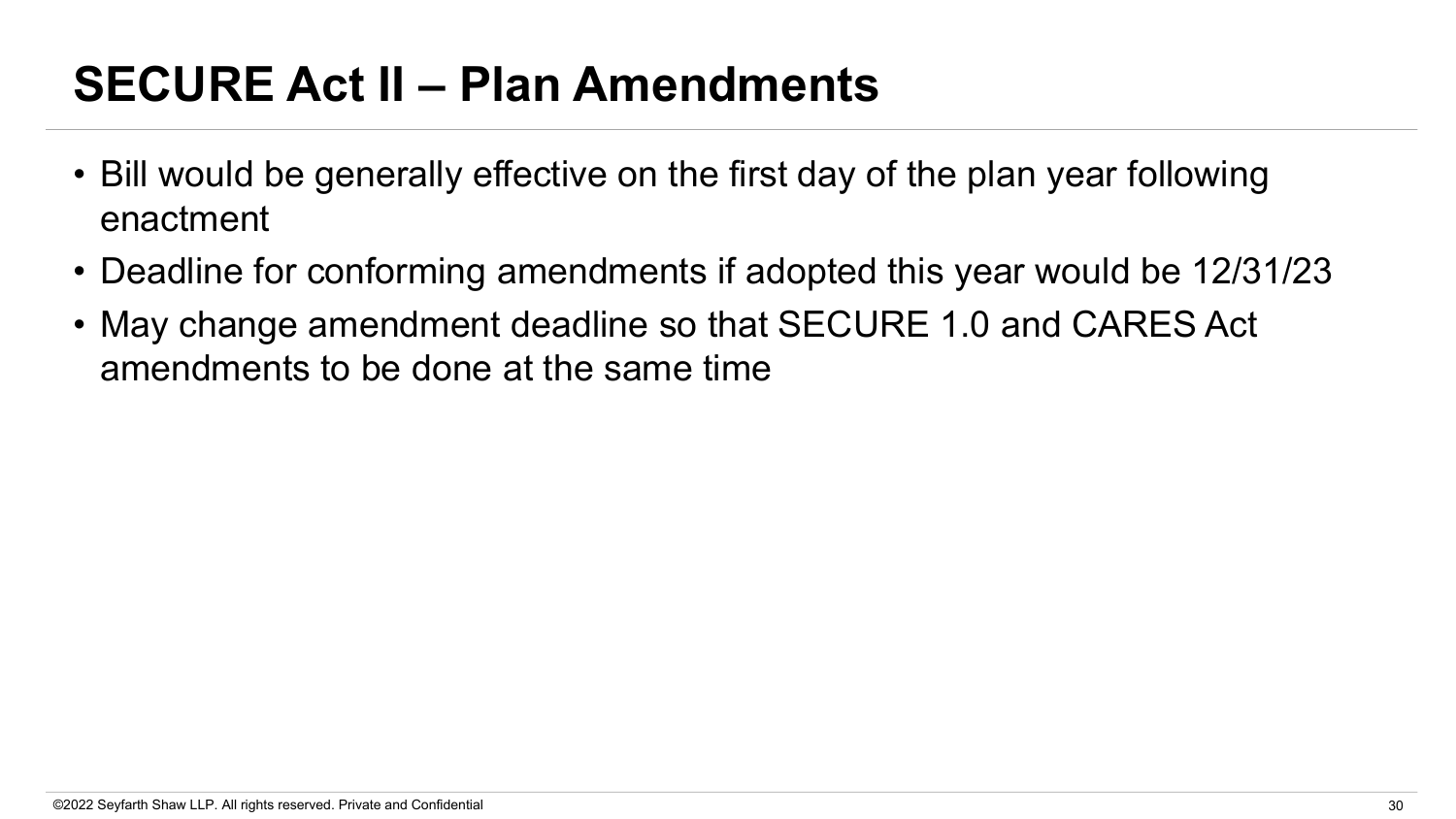# **DOL Cybersecurity Guidance**

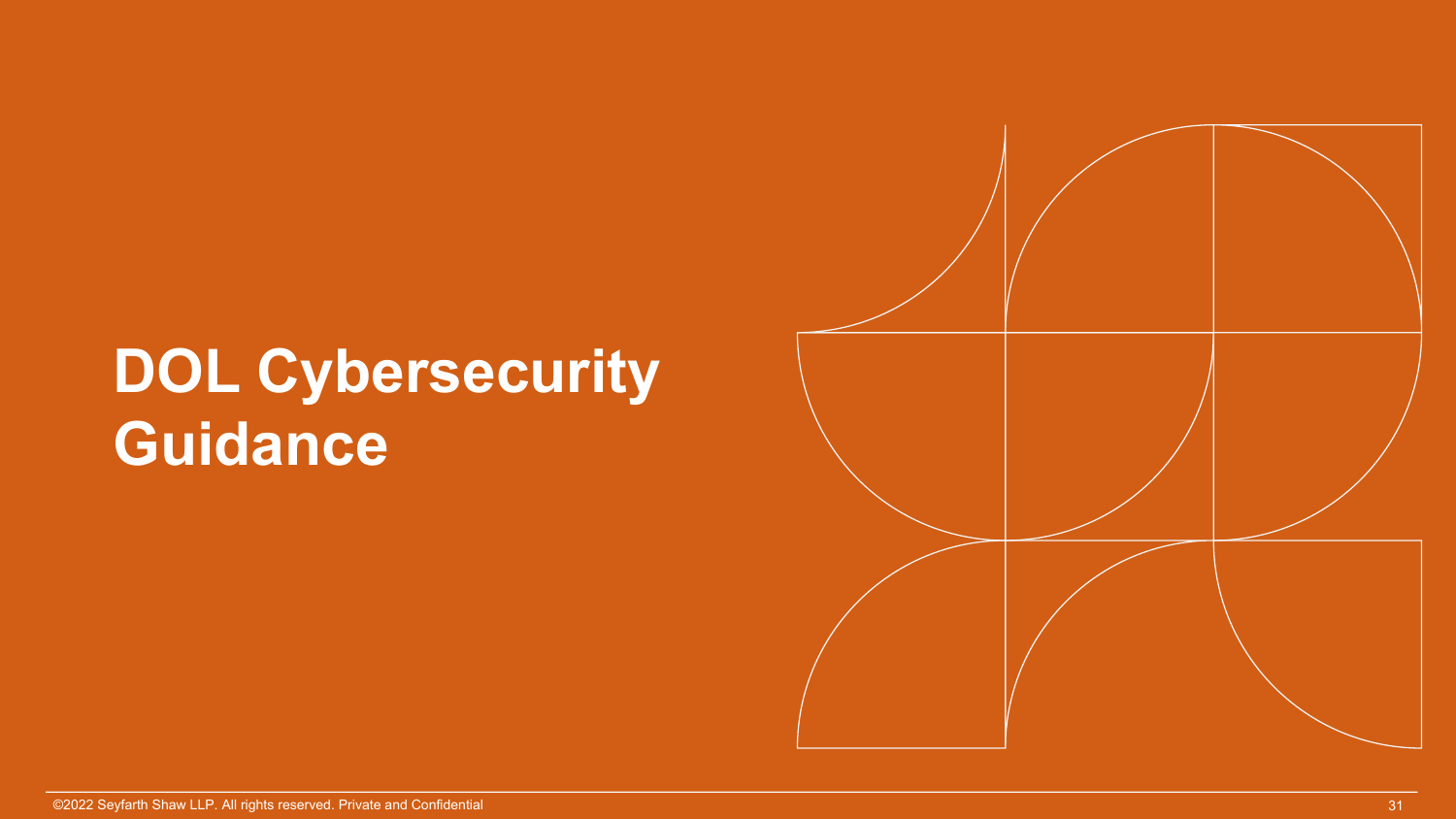### **New Cybersecurity Guidance**

- In 2021, the DOL announced new guidance for plan sponsors, plan fiduciaries, record keepers and plan participants on best practices for maintaining cybersecurity, including tips on how to protect the retirement benefits
- First time the DOL has issued cybersecurity guidance
- DOL website has new topics for plan fiduciaries
	- Cybersecurity Program Best Practices
	- Tips for Hiring a Service Provider with Strong Security Practices
- Now seeing DOL investigations include questions regarding cybersecurity issues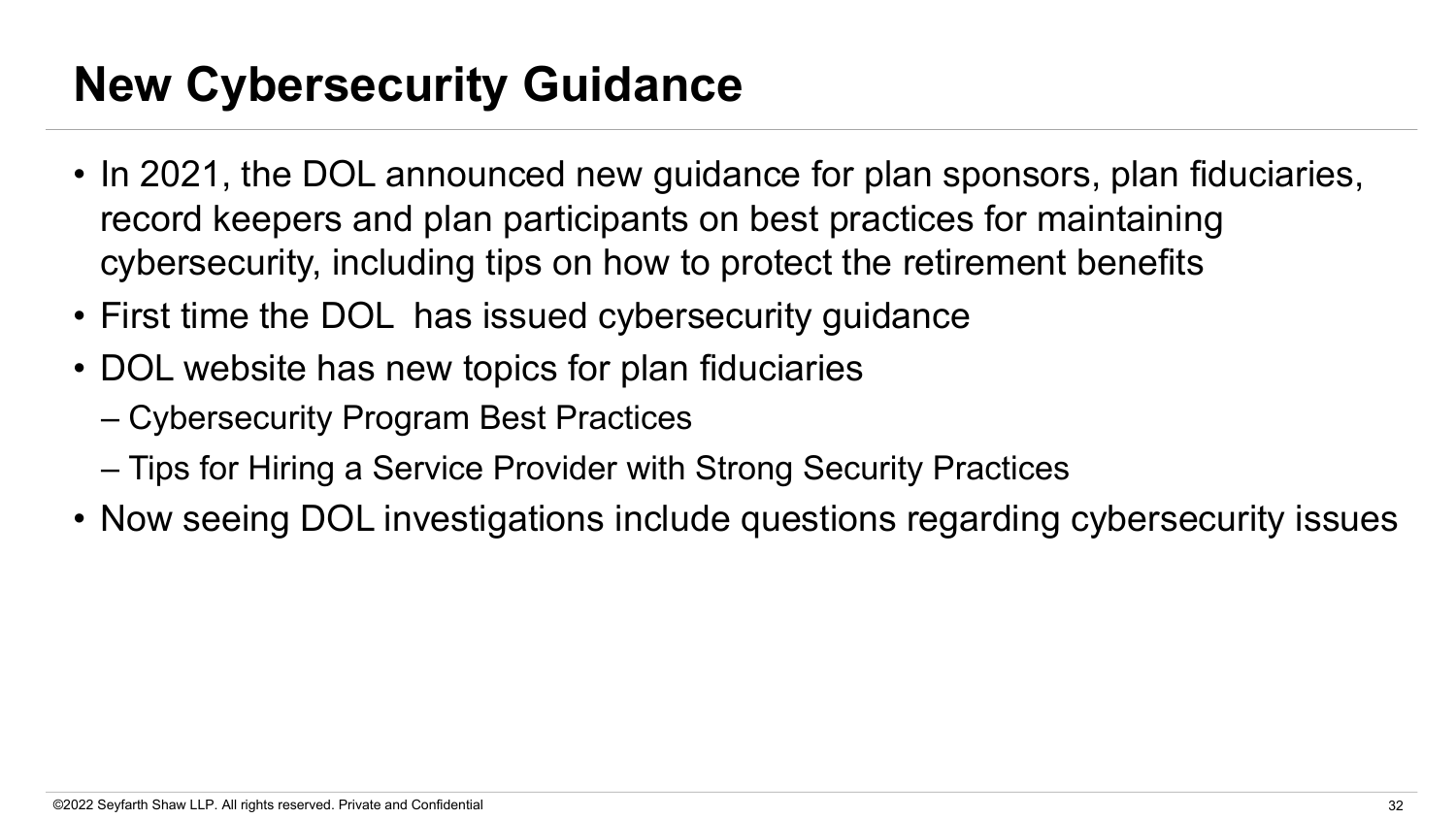#### **Best Practices Include:**

- Maintain a formal, well documented cybersecurity program
- Conduct prudent annual risk assessments
- Implement a reliable annual third-party audit of security controls
- Follow strong access control procedures
- Ensure that any assets or data stored in a cloud or managed by a third-party service provider are subject to appropriate security reviews and independent security assessments
- Conduct periodic cybersecurity awareness training
- Have an effective business resiliency program addressing business continuity, disaster recovery, and incident response
- Encrypt sensitive data, stored and in transit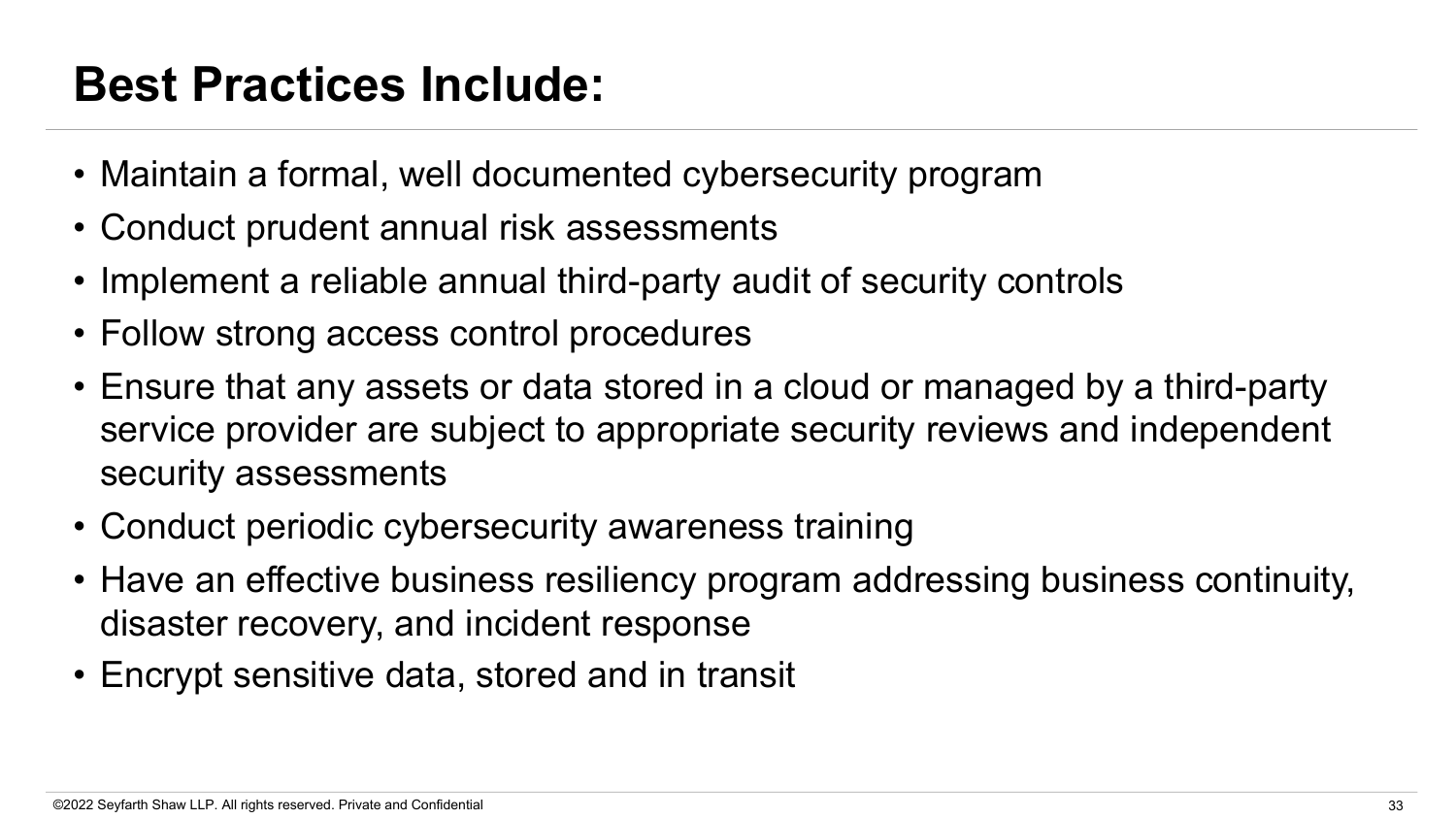# **Selecting and Monitoring Service Providers**

- Ask about the service provider's information security standards, practices and policies, and audit results
	- Compare them to the industry standards adopted by other financial institutions
- Ask the service provider how it validates its practices, and what levels of security standards it has met and implemented
	- Ask for contract provisions that provide the right to review audit results demonstrating compliance with the standard
- Ask whether the service provider has experienced past security breaches, what happened, and how the service provider responded
- Investigate whether the service provider might have cyber insurance that would cover losses caused by cybersecurity and identity theft breaches, including misconduct by the service provider's own employees or contractors, or a third party hijacking a plan participant's account
- Is the service provider will to include contract terms requiring ongoing compliance with cybersecurity, clear rules concerning use and disclosure of personal information, responsibility for security breaches, and other key terms addressing exposure to the plan, plan sponsor, and participants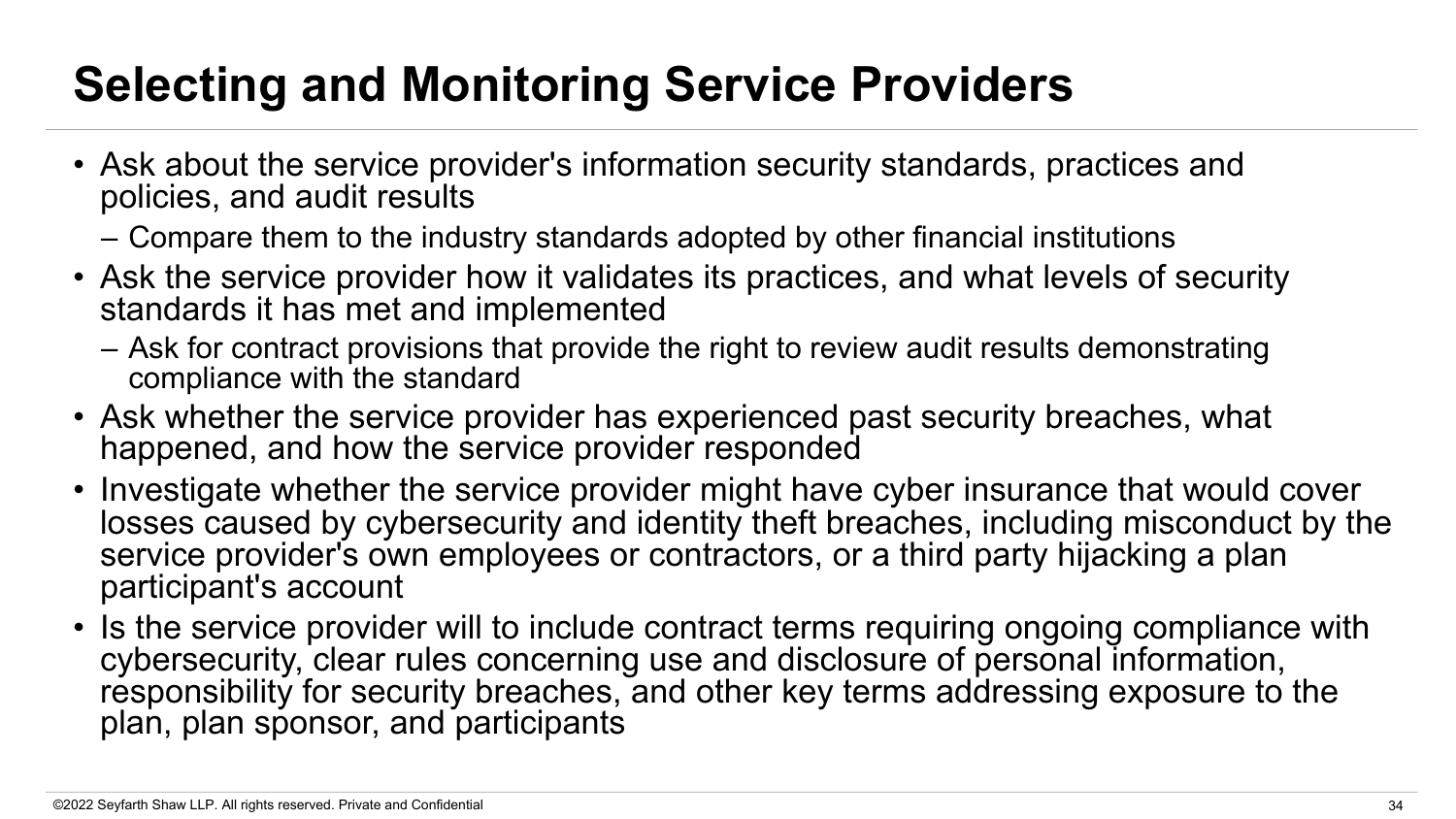# **Plan Fiduciary Case – Hughes et al. v. Northwestern University**

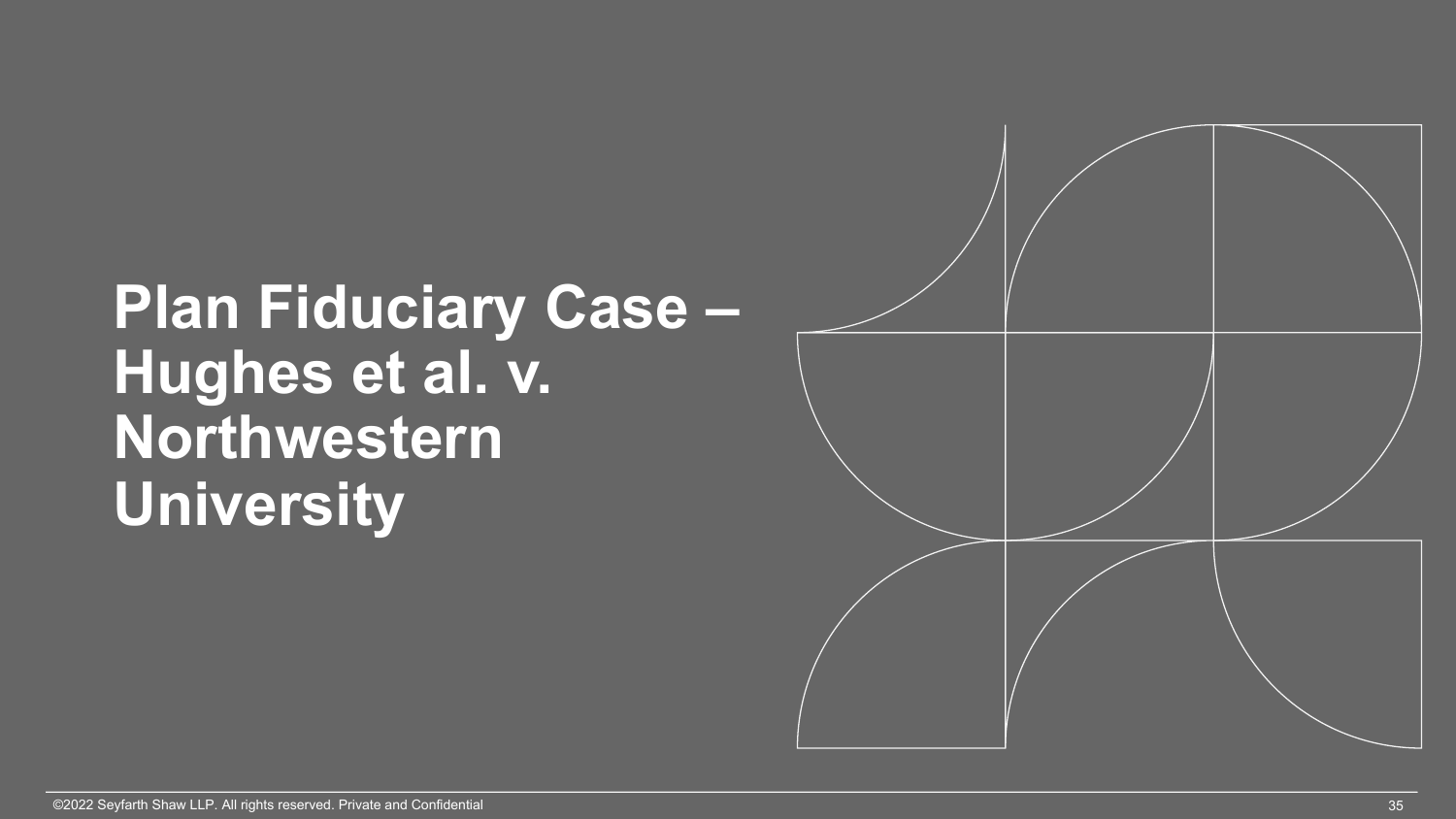#### **Supreme Court Addresses Duties of Retirement Plan Fiduciaries**

- In January, 2022, the Supreme Court rejected the reasoning of the Seventh Circuit that offering enough good investment options satisfies ERISA's fiduciary duty of prudence
	- ERISA's duty of prudence requires fiduciaries to monitor investment options and remove imprudent ones
- Hughes alleged that Northwestern "failed to monitor and control" certain fund recordkeeping fees; listed mutual funds that "carried higher fees" than otherwise identical mutual funds; and offered "too many investment options," thereby causing "participant confusion"
- Remanded the case for the Seventh Circuit to reconsider complaint
	- Limit, monitor and curate the plan's menu of investment options
	- Pay particular attention to sales loads, management fees and administrative charges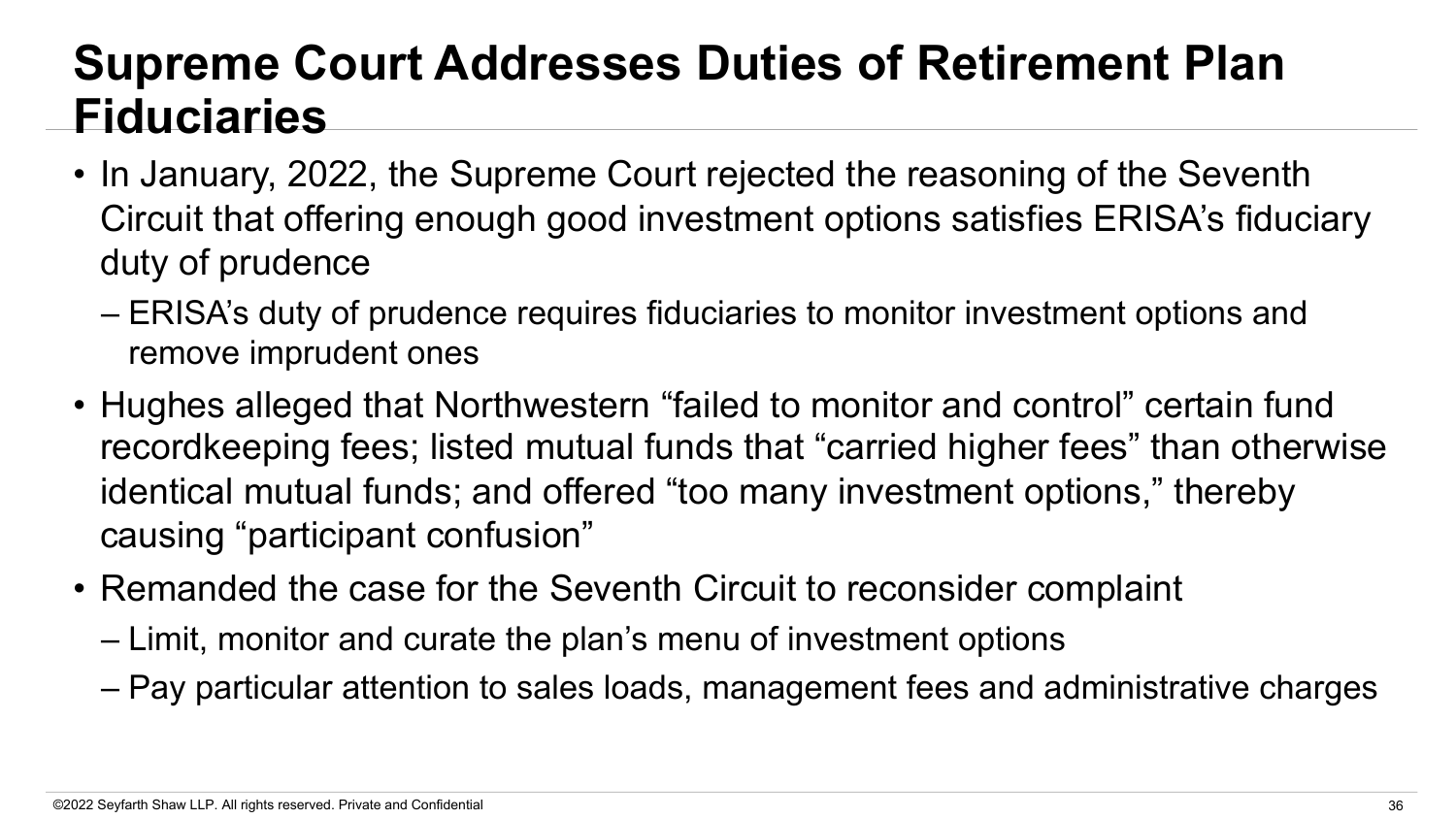# **Cryptocurrency in Retirement Plans**

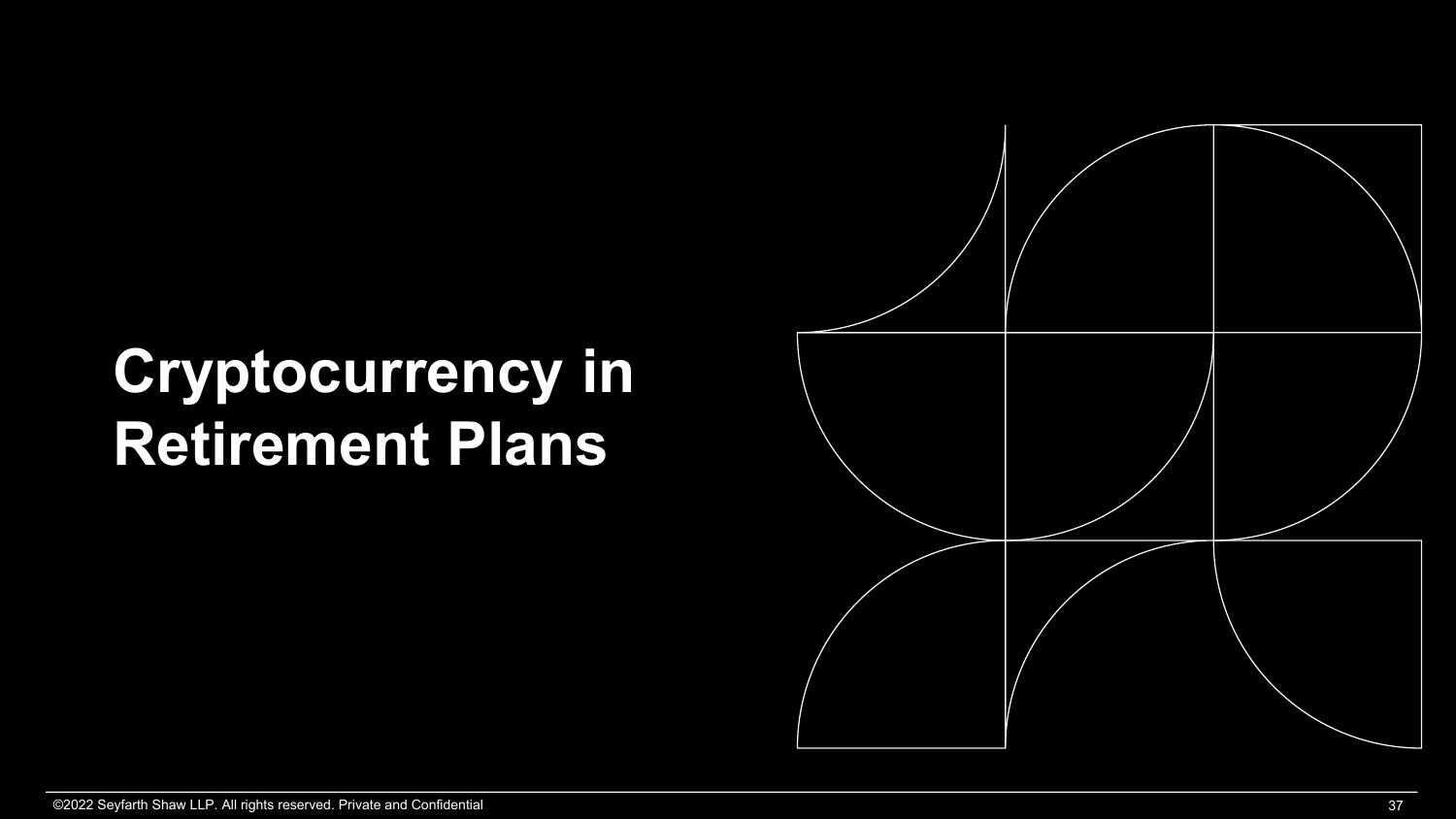### **Crypto Investments**

- DOL's Compliance Assistance Release No. 2022-01 on March 10, 2022 warns plan sponsors to use extreme caution before adding a cryptocurrency option (e.g., Bitcoin) to a 401(k) plan's investment menu
	- In response to President Biden's March 9, 2022 order directing federal agencies, including the DOL, to develop a national policy that promotes the "responsible development and use of digital assets"
- In an accompanying blog post, the DOL warned about cryptocurrency investments due to:
	- Volatility and speculative nature of crypto investments
	- Difficulty of enabling informed decisions
	- Custodial and record-keeping concerns
	- Valuation concerns
	- Unstable regulatory environment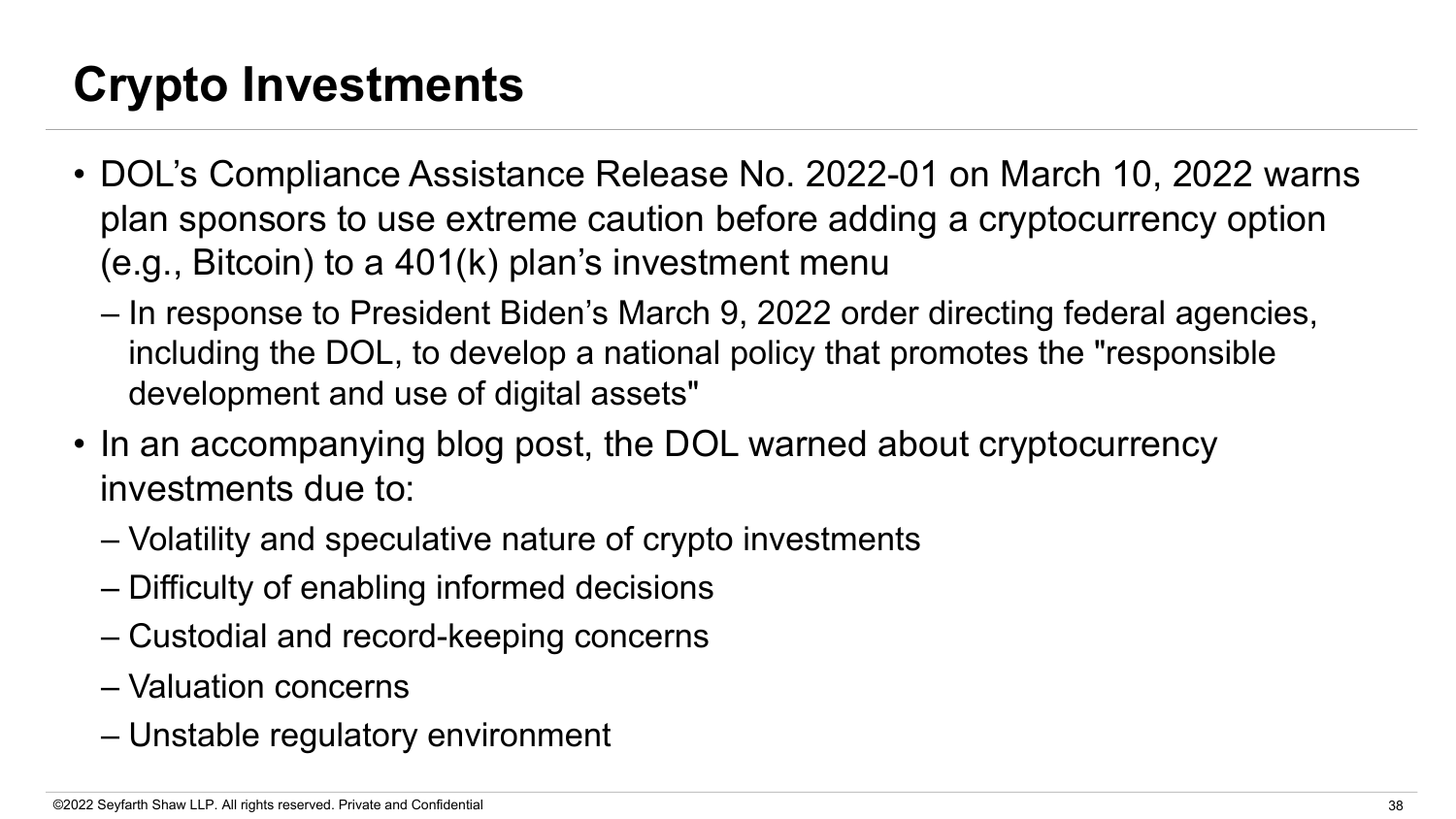### **Crypto Investments**

- The DOL expects to investigate plans that offer participants cryptocurrency products, warning that:
	- "plan fiduciaries responsible for overseeing such investment options or allowing such investments through brokerage windows should expect to be questioned about how they can square their actions with their duties of prudence and loyalty in light of the risks described above."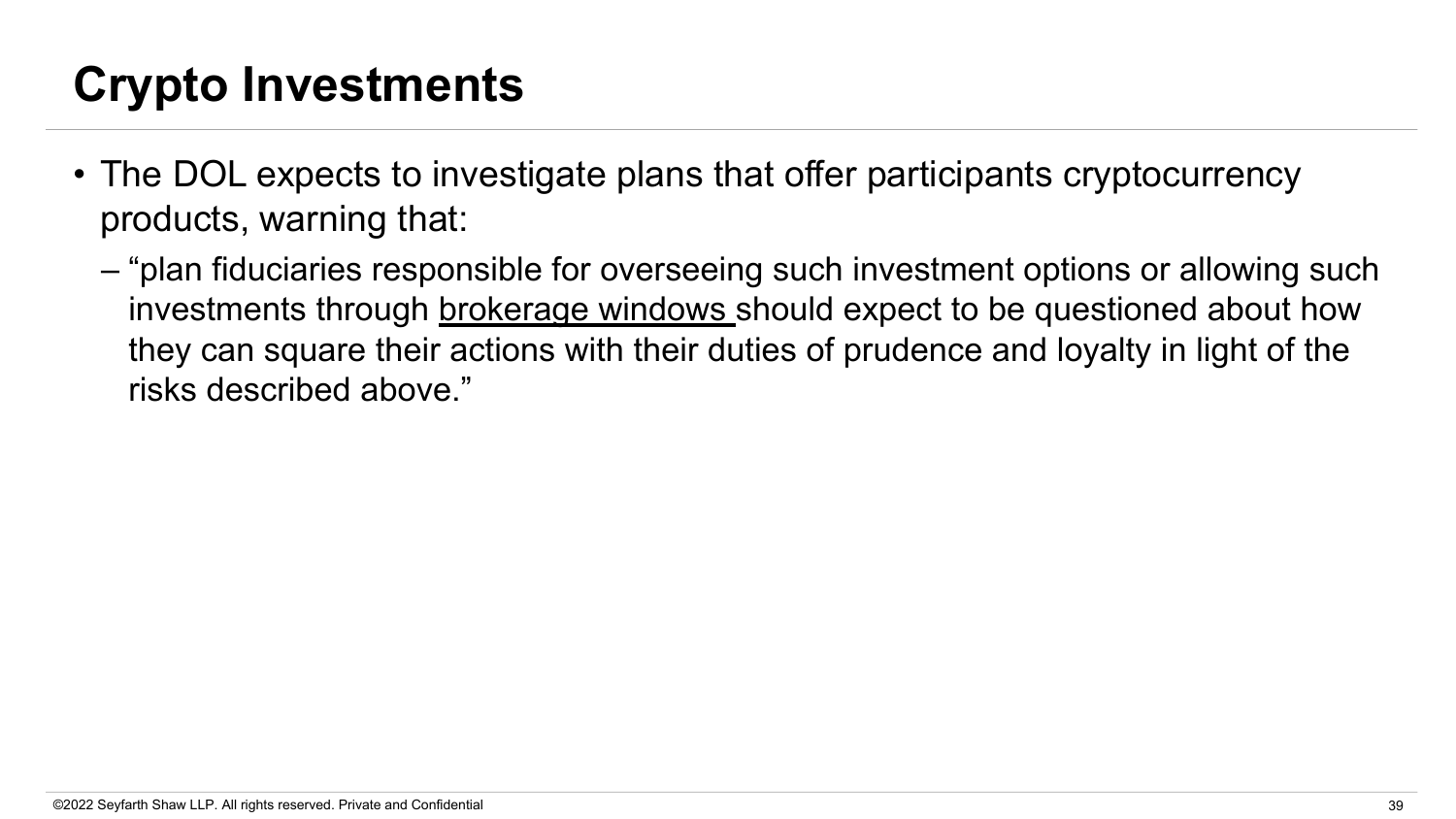# **DOL Proposed Regulation on ESG**

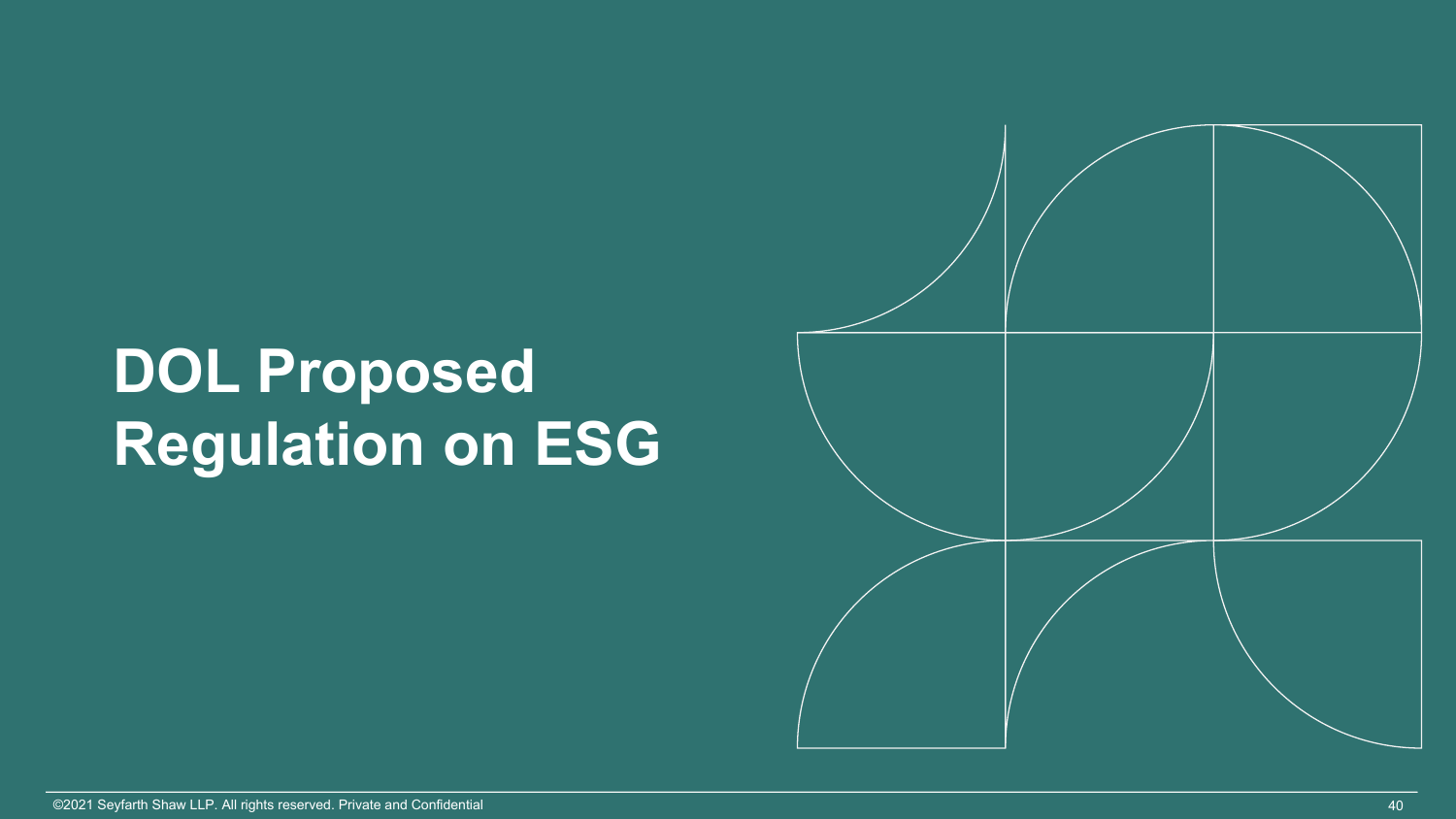### **DOL Proposed Regulations – ESG**

- Shifting guidance on ESG factors
	- Under Biden, ESG factors are material to risk-return analysis
- Proposed regulations authorize fiduciaries to consider any factor that is material to the risk-return analysis, and provides the following ESG factors as examples:
	- Climate change related factors
	- Governance factors
	- Workplace practices
	- Consideration of projected returns of the portfolio may often require fiduciary to evaluate the economic effect of climate change and other ESG factors of the particular investment or investment course of action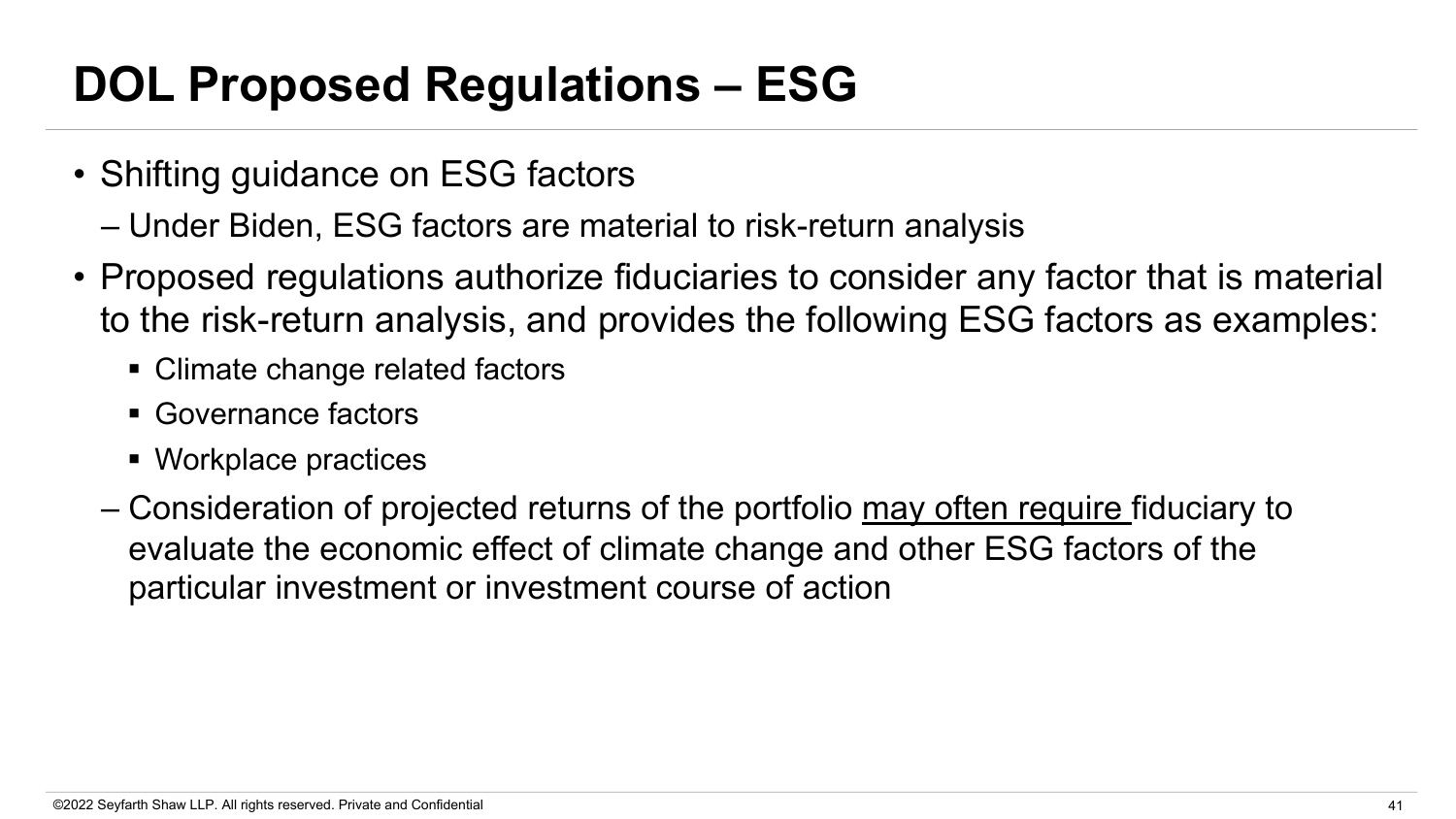### **DOL Proposed Regulations – ESG**

- Default Investments
	- Eliminates strict prohibition of use or consideration of ESG factors in QDIAs
	- Applies same standard to QDIAs as applies to other investment options
- Duty of Loyalty
	- Continues to prohibit fiduciaries from (i) subordinating the interest of participants and beneficiaries in their retirement income or financial benefits under plan to other objectives, and (ii) sacrificing returns or taking on additional risk to promote unrelated interests